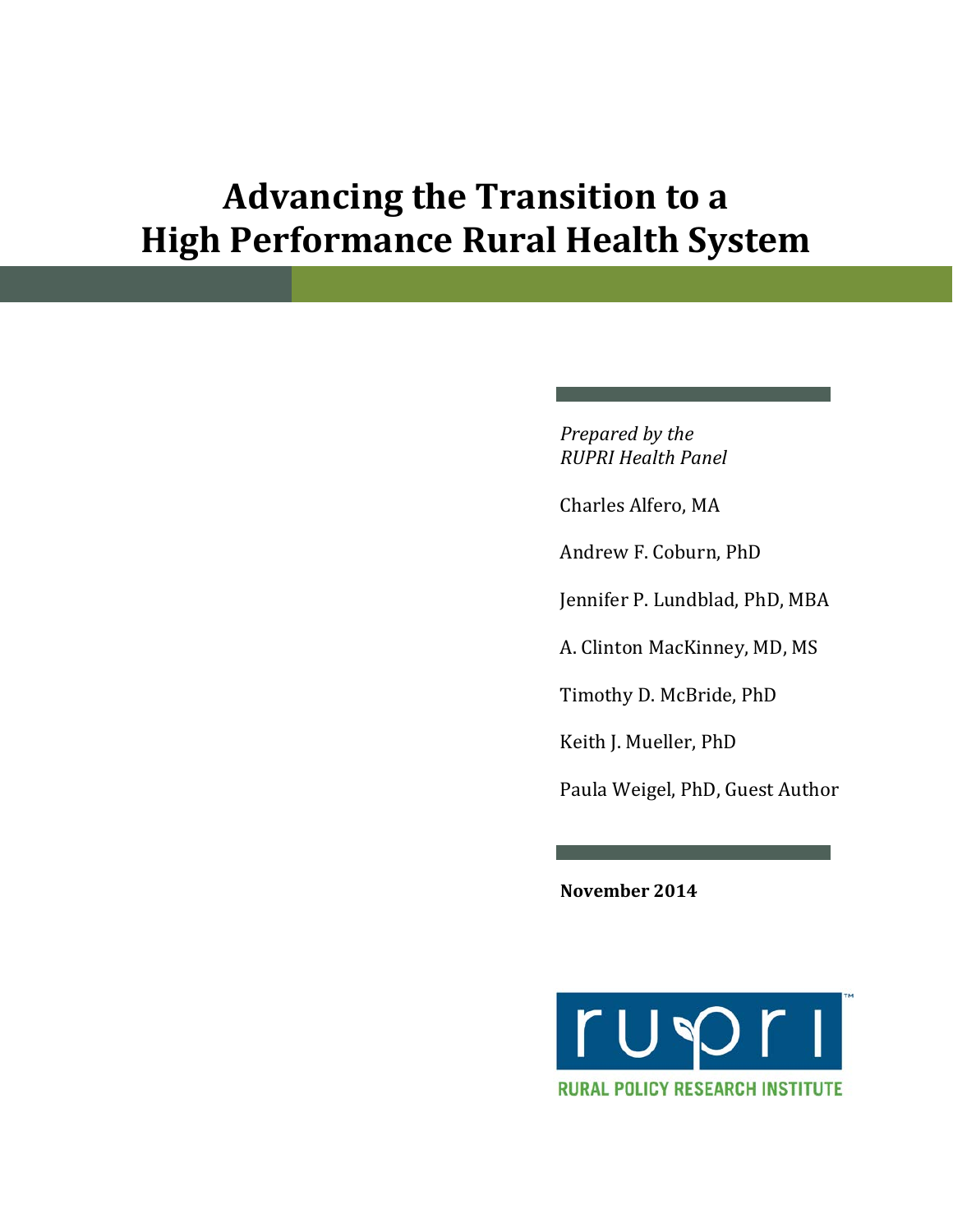### **Acknowledgements**

This report was funded by the Leona M. and Harry B. Helmsley Charitable Trust, Grant number 2012PG-RHC030. We wish to thank Bryant Conkling, MPH, and Aaron Horsfield for their research and contributions to the text in this document. We also thank Susan Nardie for her assistance in editing and formatting the document.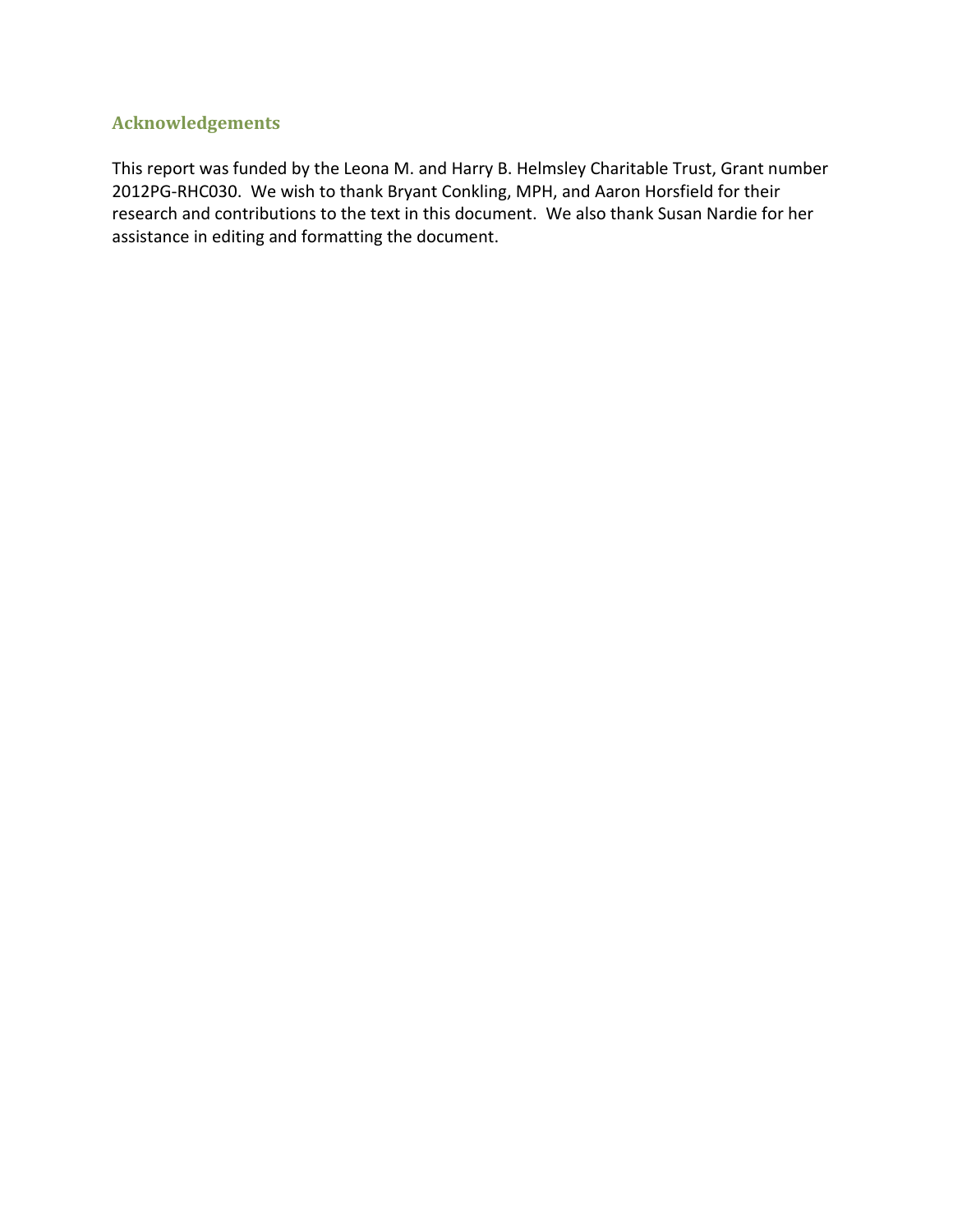# **Contents**

| Public Policy Considerations: Challenges in Transitioning from Status Quo to High Performance18 |  |
|-------------------------------------------------------------------------------------------------|--|
| Next Steps: Demonstrations to Trial Transition Strategies for Rural Health Systems22            |  |
|                                                                                                 |  |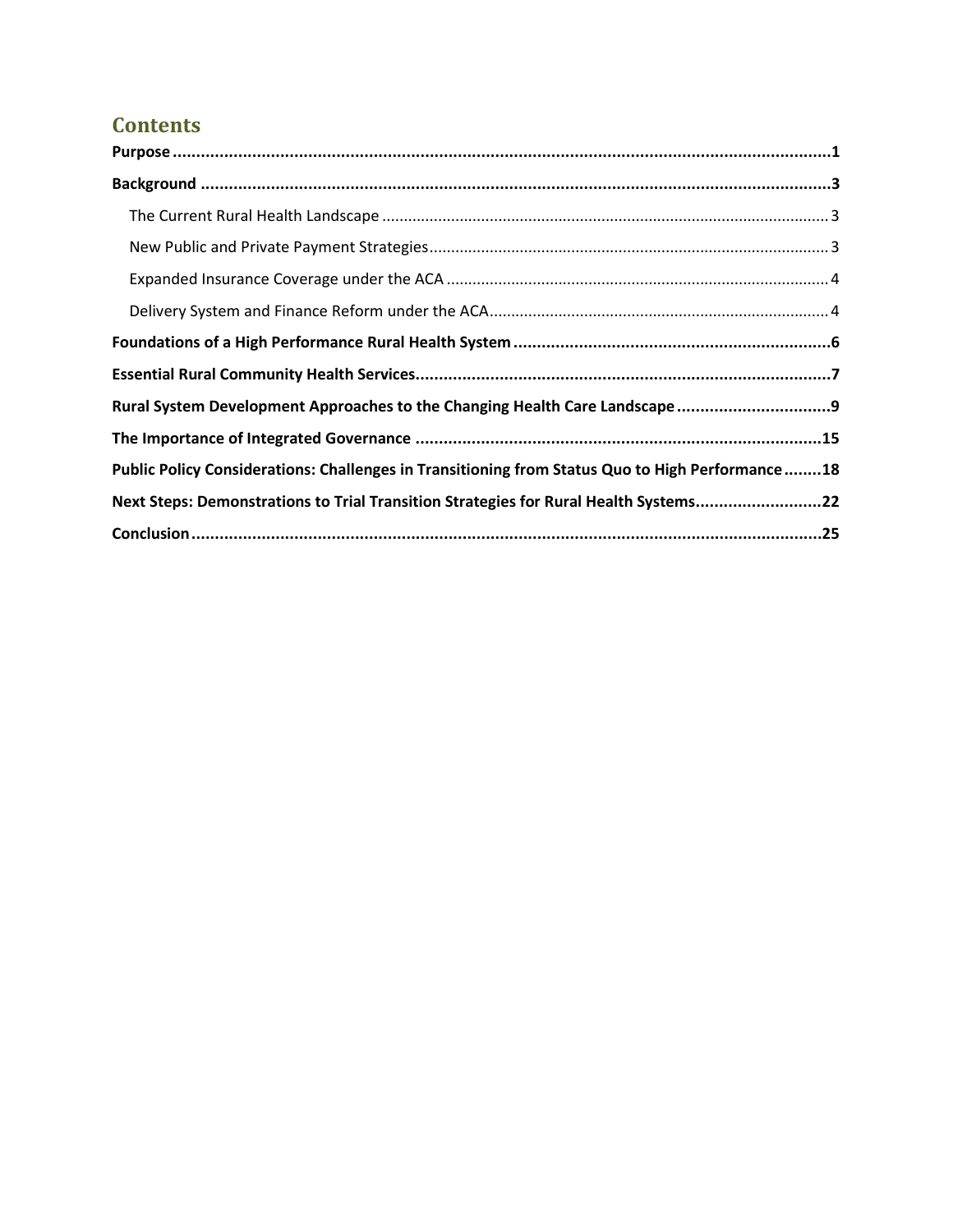### <span id="page-3-0"></span>**Purpose**

Despite decades of policy efforts to stabilize rural health systems through the Critical Access Hospital (CAH) and other payment, loan, and grant programs, accelerating rural hospital closures in recent years<sup>[1](#page-29-0)</sup> have created widespread concern that these efforts are inadequate for addressing current rural health system challenges. Moreover, broad health system transformation aimed at achieving the Triple Aim<sup>©</sup>—improved experience of care, lower costs, and improved health of populations—is bypassing too many rural providers and health systems. Small size, low patient volumes, and limited human resource and financial capacity, particularly in frontier communities, make it difficult for rural hospitals and physician practices to participate in risk-based or shared savings arrangements such as accountable care organizations (ACOs) and bundled payments. Some rural health care providers are also often ill-equipped to respond to public and private quality reporting and improvement imperatives and requirements. Too many small rural hospitals and physician practices still lack the necessary electronic health record (EHR) systems, staff, and other capacity needed to mount robust quality improvement programs. And finally, rural health systems typically lack the capacity to pursue population health strategies such as clinical care management and community health improvement.

While small scale—smaller economies, fewer people—is an inherent reality in rural health, the fragmented and "siloed" nature of the health system in many rural communities further undermines the ability of individual providers and the collective system to effectively pursue the goals of the Triple Aim $^{\circ}$ . Hospital care, primary care, specialty care, post-acute care, home health care, and public health providers and services are organized, governed, managed, and delivered largely independently of each other. Categorical public and private payment and funding arrangements, as well as regulatory requirements, have contributed to health system fragmentation and represent significant barriers to service integration. The rural health system of today, including providers and other health and public health services, is the product of legacy policies and programs that often do not "fit" current local needs and often have misaligned incentives that undermine high-value and efficient care delivery. Policies such as cost-based reimbursement, for example, have sustained some hospitals, thereby ensuring access to medical procedures, imaging, and diagnostics/testing services. But those policies have not created incentives for value-based models that invest less in technology-intensive medical services and more in health promotion, improved clinical care quality, enhanced patient safety and experience, and better population health at lower per capita costs.

Rural communities do have enormous potential for achieving the objectives of a high performance rural health system. While there are limitations related to scalability in rural health system development, there are also advantages that come with smaller scale. Smaller systems can be more facile in making the kind of change necessary to succeed in the new health care environment—novel delivery arrangements may be pursued more easily among stakeholders who know one another and who have a collective interest in improving community well-being. And while the transition to high performance rural health systems will require a change in the balance and configuration of essential services, greater integration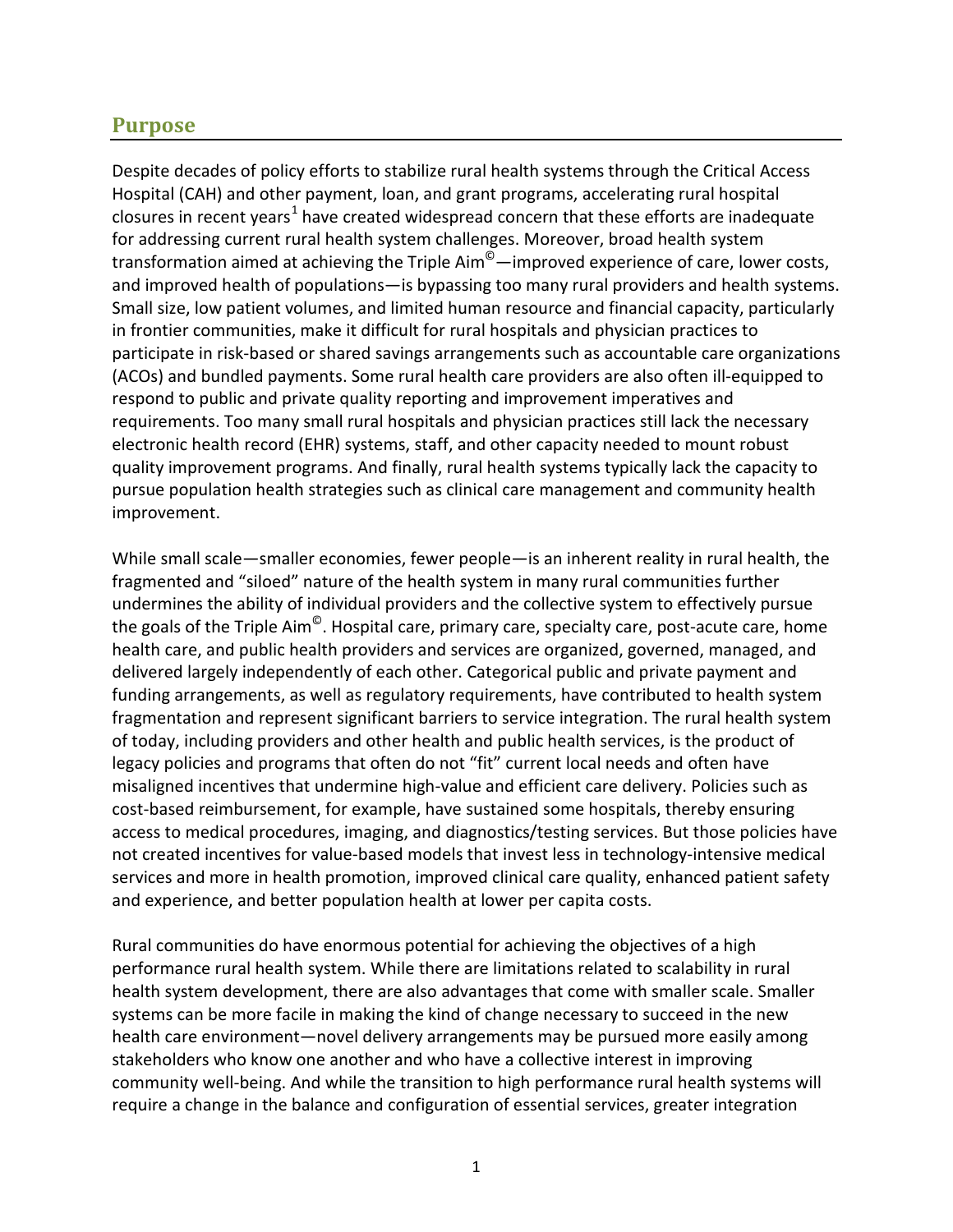within and across service sectors, attention to population health, and shared governance and management structures, the odds of success in rural communities implementing new strategies could be higher than in urban areas.

In this paper, we discuss strategies and options for creating a pathway to a transformed, high performing rural health system. This paper builds on the RUPRI Health Panel's earlier paper that conceptually defined the core elements of a high performance rural health system.<sup>[2](#page-29-1)</sup> We have also incorporated into our discussion many of the ideas and insights gained from a forum of rural health leaders and practitioners convened in May 2014. The paper is intended to foster action, but does not prescribe specific policy actions or delve into details of particular policies or initiatives already being implemented. Through this discussion, we hope to inform rural health system transformation efforts by:

- <span id="page-4-0"></span>• Describing the essential elements of a high performing rural health system;
- Highlighting different approaches that embody the elements and principles of high performance systems and illustrating strategies for achieving them;
- Discussing the system governance challenges and options needed to implement key strategies and options; and
- Presenting the Panel's assessment of policy and other options for advancing the transition to a high performance system.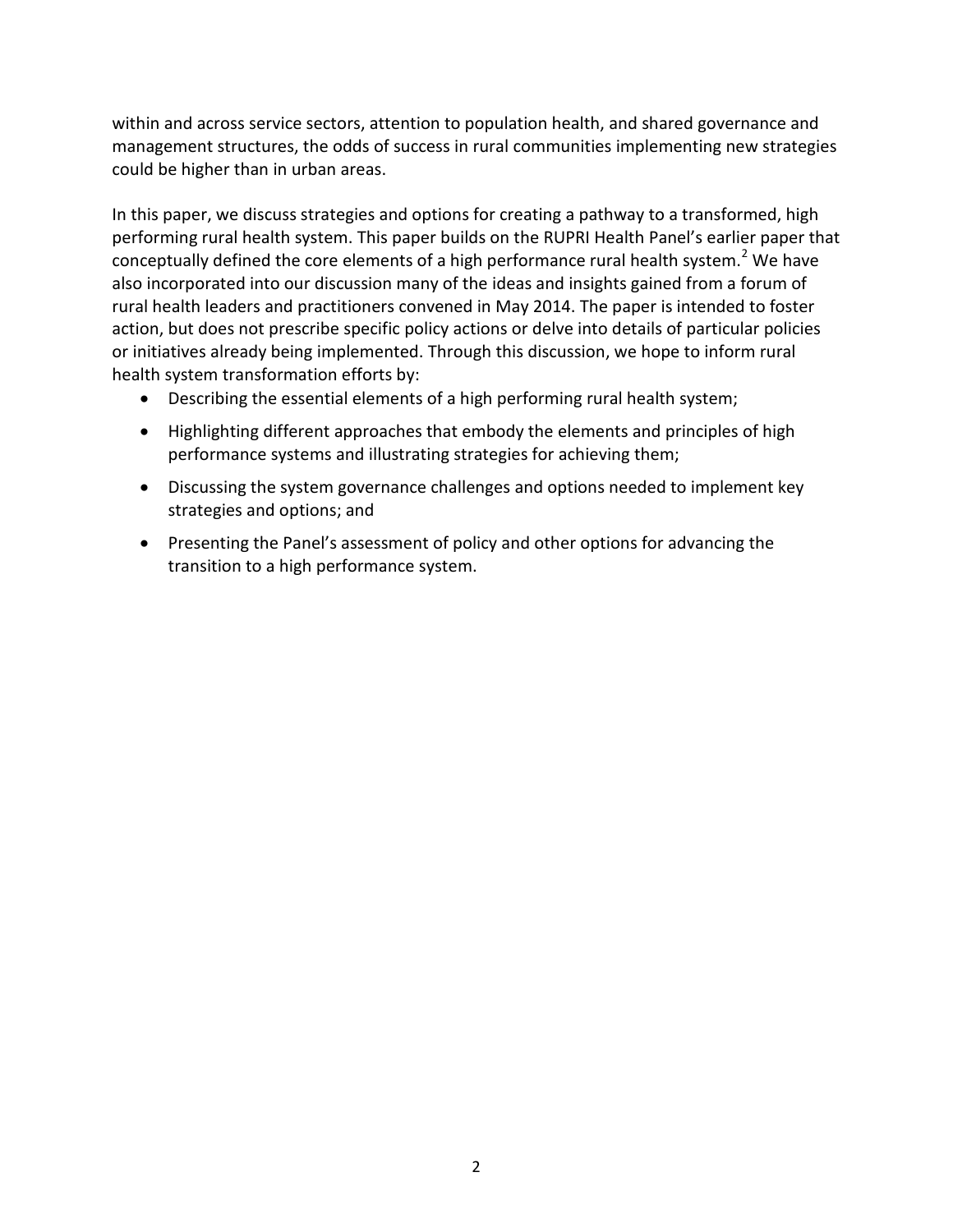### <span id="page-5-0"></span>**Background**

### <span id="page-5-1"></span>**The Current Rural Health Landscape**

A transformation is underway in the U.S. health care system, driven by pressures from private and public payers and expectations for new approaches to achieve health objectives. This transformation includes a focus on population health and individual well-being, using new technologies such as telehealth, and employing new workers such as community health workers. How that transformation unfolds in rural areas will be influenced by how longstanding rural circumstances are addressed, and how rural providers and communities seize opportunities to redesign service delivery. Historically, service delivery challenges have been related to access to health care services—local access to primary care providers and specialists; access to emergency care, acute care, and long-term care services; and access to important social services that impact the health of rural community members. But barriers to access are much more complex than these factors imply.<sup>[3](#page-29-2)</sup> Economic barriers to access are more prevalent in rural places due to poor economic opportunity, higher uninsured rates, and lower incomes, which lead to a higher number of rural persons relying on public insurance. There are relatively higher percentages of rural people in fair or poor health compared to urban populations, and a higher prevalence of chronic conditions related to an older populace in rural places. Growing population diversity in rural communities introduces complex cultural, personal, and health belief factors. Rural providers, in turn, are disproportionately affected by the reimbursement policies of public payers because of the poorer and older patient mix. Payers, through their reimbursement policies, have enormous influence over who practices in rural areas and how those services are organized. These factors compel a different "fit" between health and social resources in rural communities than in urban centers, and force more vulnerable rural health systems to consider how to deliver health with greater sensitivity, competency, coordination, and efficiency than in the past.

Changes already underway are having a significant impact on rural health systems and the way they deliver care. As discussed below, new public and private payment strategies, expanded insurance coverage, and delivery system reform under the Patient Protection and Affordable Care Act of 2010 (ACA) are three significant drivers of health care delivery change.

### <span id="page-5-2"></span>**New Public and Private Payment Strategies**

Government payers, commercial insurers, and self-insured organizations increasingly demand health care of *value.* Health care value is defined and measured as better health care (improved clinical quality, patient safety, and patient experience) and lower per capita costs.

The demand for value has compelled many insurers and some health care providers to look "upstream" for opportunities to prevent disease and disability in order to eventually reduce per capita costs. Health care payers are increasingly holding health care providers accountable (i.e., at financial risk) for improved value through payment alternatives to fee-for-service (FFS) and cost-based reimbursement. These new payment strategies include financial bonuses and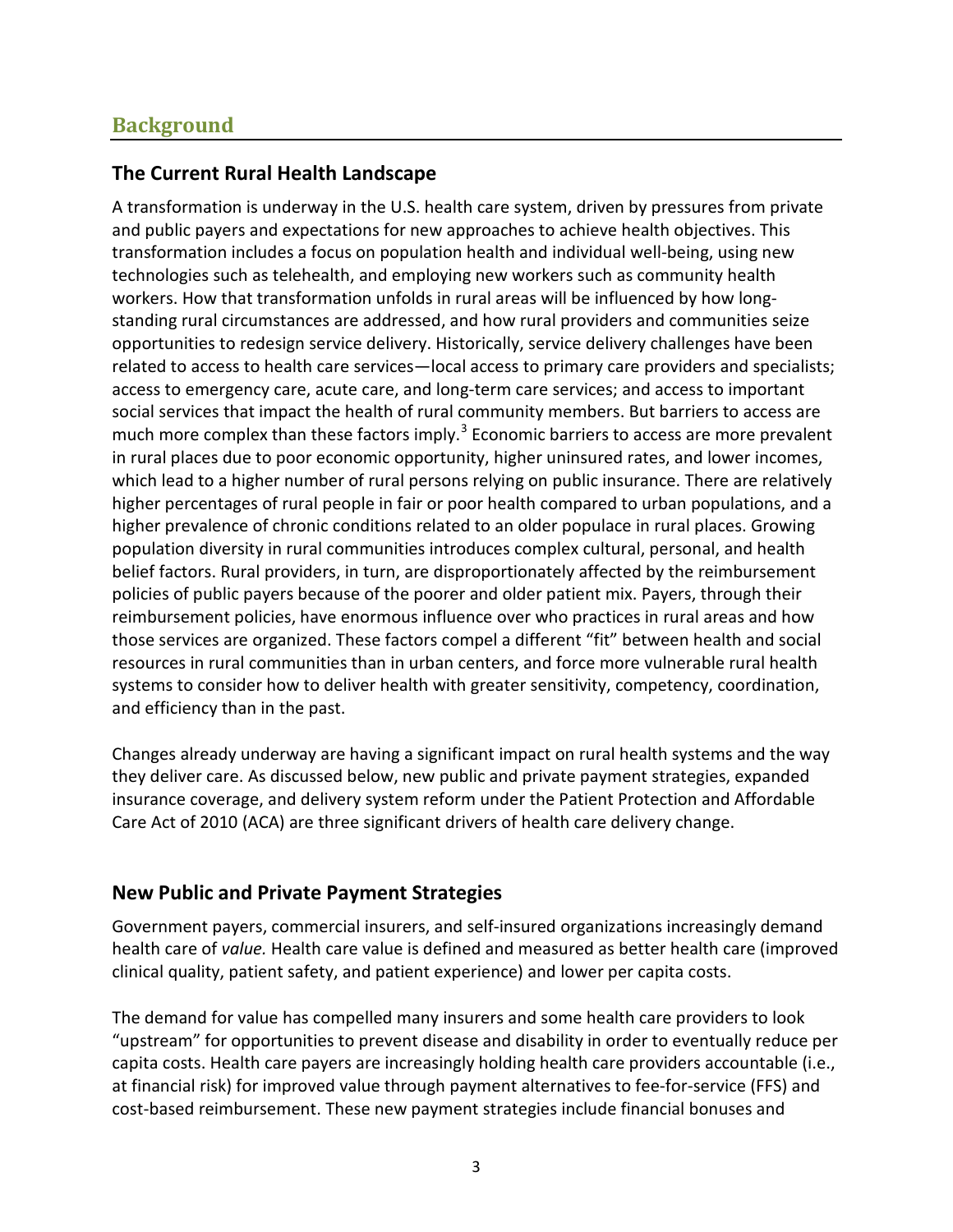penalties based on clinical quality, per capita payments for care management, and shared savings for improved efficiencies. There is also increasing support for the type of care likely to improve health care value and outcomes, such as care coordination services and robust primary care. Thus, the health care environment is in the midst of a transition from FFS payments to value-driven and population-based (capitated) payments for better outcomes supported by increasingly sophisticated performance metrics.

Unfortunately, many rural health care providers may be unable to meet these demands for value within the rural health system described above. The infrastructure to improve quality and value, including quality improvement expertise, common EHR and connectivity platforms, data analytics, patient experience focus, clinical care standardization, care coordination, common performance metric implementation, and financial resources necessary for innovation, often requires the resources of larger, organized health systems than are present in most rural places. To obtain access to these resources, health care providers are increasingly merging or affiliating, creating opportunities for developing a clinically integrated network to better manage the care of people along the continuum—avoiding duplication, seamlessly transitioning care between providers, ensuring consistent quality, and eventually lowering per capita costs.

### <span id="page-6-0"></span>**Expanded Insurance Coverage under the ACA**

Access to affordable health insurance has expanded with the implementation of the ACA, but the full impact of the ACA on rural health systems is as yet unknown. There is early evidence that increased access to health insurance through the insurance marketplaces and Medicaid expansions are reducing the uninsured rate. $4.5$  $4.5$  $4.5$  How expanded insurance coverage translates into access to and use of services (and the corollary impact on the financial stability of the delivery system) is still to be determined.

Insurance coverage expansion (in places that are taking advantage of the coverage expansion provision under the ACA) allows health care providers to remain financially stable in areas with smaller populations—a critically important factor in rural places, because these communities represent smaller markets with historically higher numbers of residents uninsured. To date, it appears that coverage expansions through the marketplaces and in states that have expanded Medicaid have already had an effect on rates of un- and under-insured, moderating some of the economic barriers to insurance access in rural areas.<sup>[6](#page-29-5)</sup> The ability of rural health systems to transition to high performance systems may be compromised in states that have not chosen to expand Medicaid and/or where outreach and enrollment in the marketplaces is lower.<sup>[7](#page-29-6)</sup>

### <span id="page-6-2"></span><span id="page-6-1"></span>**Delivery System and Finance Reform under the ACA**

The ACA includes many provisions that aim to improve quality and cost efficiency through changes in health care delivery and payment. These changes, including the move to patientcentered medical home (PCMH) and ACO financing models may facilitate changes in rural delivery as providers and systems respond to incentives to change how rural providers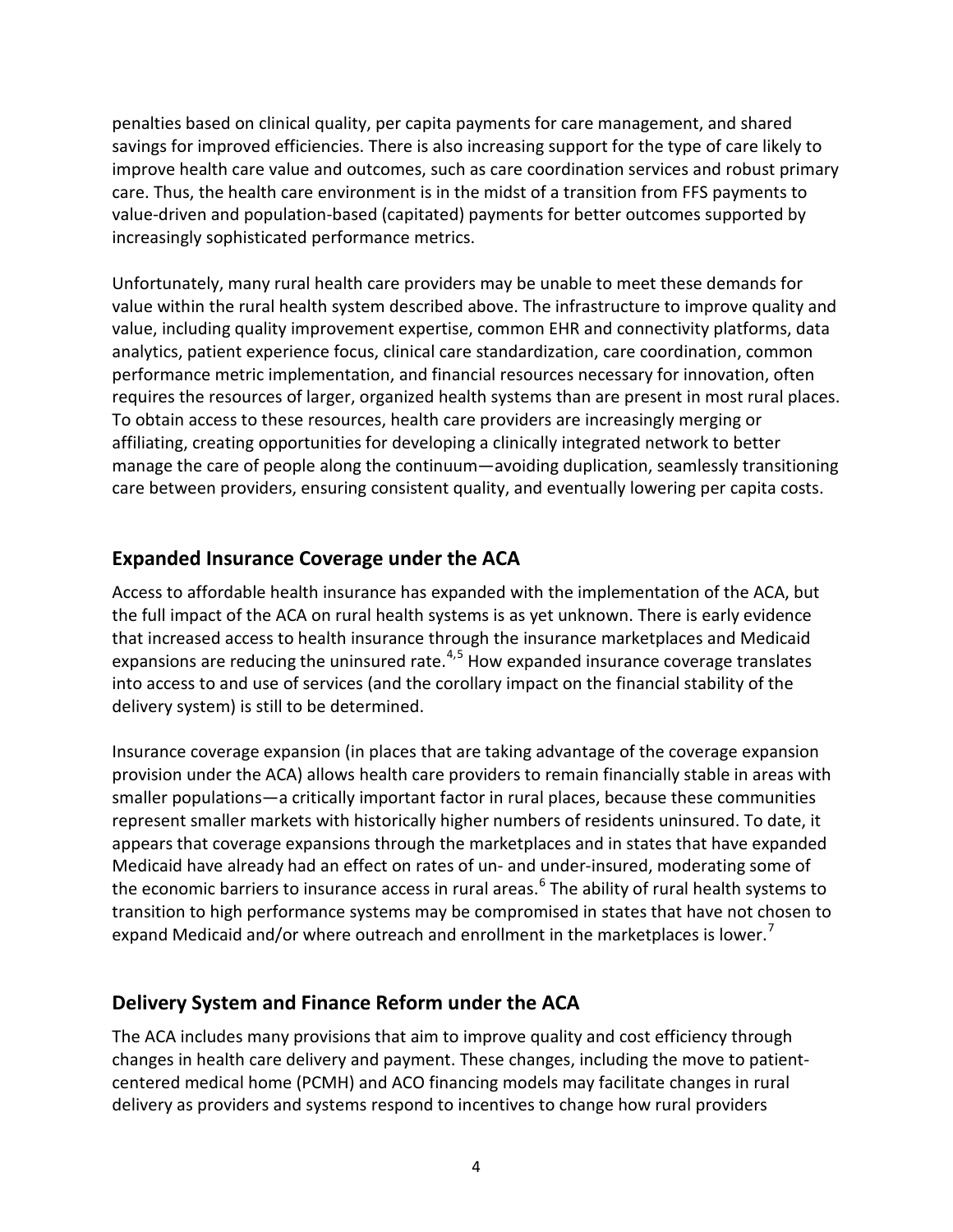configure and deliver services to better align with quality and payment incentives. The Medicare Shared Savings Program (Medicare ACOs) and the Bundled Payments for Care Improvement Initiative are among the provisions in the ACA that have already been implemented.

Other payment policy changes under the ACA create incentives to improve and sustain quality of care (e.g., payment based on provider performance on clinical care processes, outcomes, and costs), including value-based purchasing in physician payment beginning in 2015, refinement to the quality metrics used in payment systems, and use of quality metrics in the ACO program. Additional payment changes affecting rural health care providers include Medicaid/Medicare payment parity and Primary Care Incentive Payment, which increase payment to rural primary care providers through December 2014 and December 2015, respectively; reducing PPS payment through an increased productivity adjustment; and reducing disproportionate share payments to hospitals.

The ACA also created and funded the Center for Medicare and Medicaid Innovation to support new demonstration projects. After an evaluation, the Centers for Medicare and Medicaid Services (CMS) has the authority to change Medicare policy based on demonstration results. Specific projects have included the Community-based Care Transitions Program and the Federally Qualified Health Center (FQHC) Advanced Primary Care Practice Demonstration.

These and other federal and state policy actions should improve macro-level measures of affordability and access in rural areas (e.g., uninsurance rates, provider supply, improved health outcomes), though it will likely take several years for the full effects of the ACA to be seen. It is also important to note that analyses of the net impact of all ACA provisions may miss significant variation across rural areas, different states, health system sectors, and rural people.

Future high performance rural health systems will require innovative health care approaches that respond to and move beyond these drivers of change. In the following sections we review the foundations of a high performance rural health system and discuss essential services in rural health.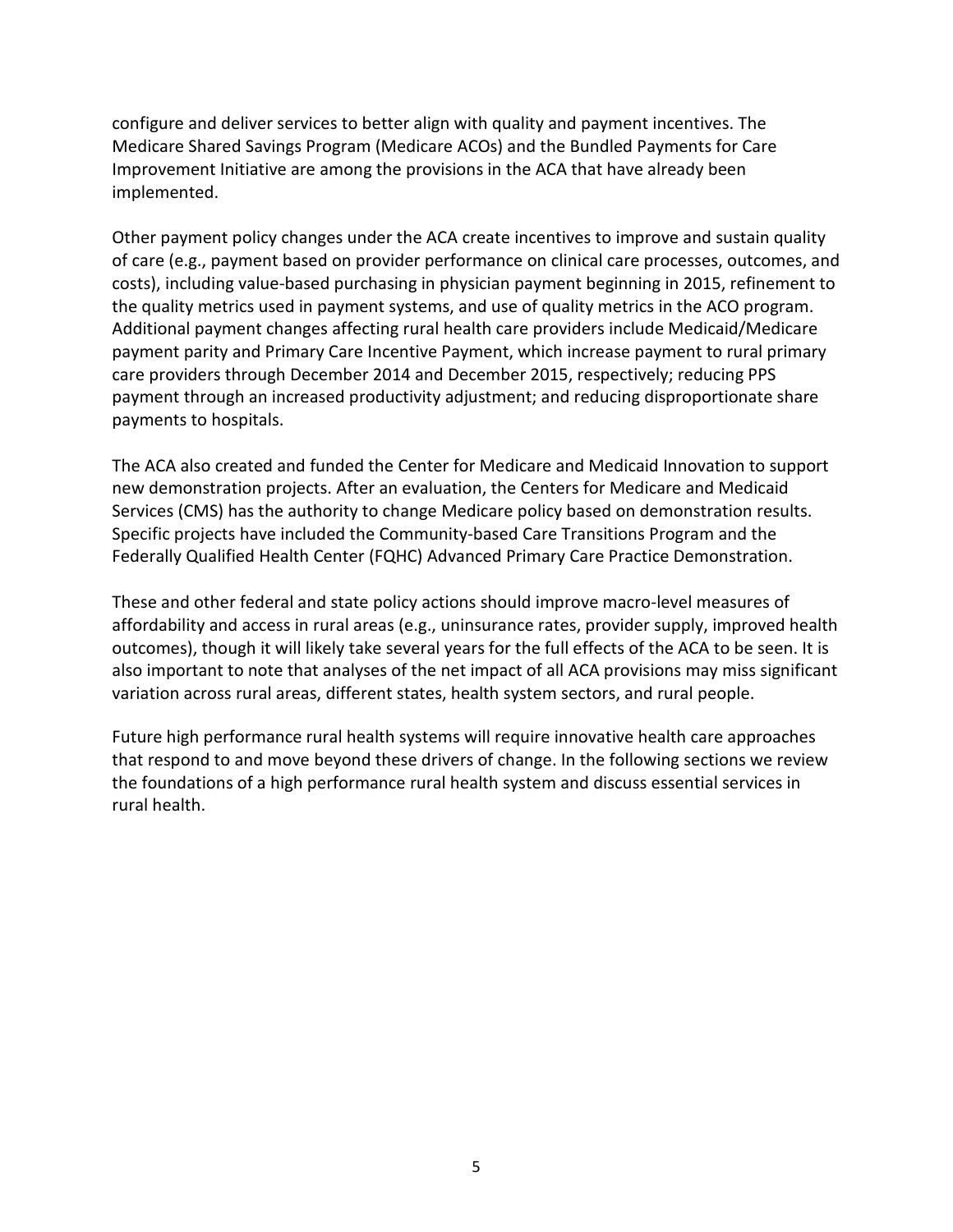### <span id="page-8-0"></span>**Foundations of a High Performance Rural Health System**

High performance rural health systems are predicated on a robust primary care base that integrates medical, dental, and behavioral health care; human services; community health; and other services affecting rural quality of life.<sup>2</sup> Ideally, these services are integrated and aligned beyond the clinical setting, supported by financial arrangements designed to achieve and sustain the five pillars of a high performance system: affordability, accessibility, community health, high quality care, and patient-centeredness. High performance rural health systems are flexible and responsive to a community's unique needs, yet they share a common set of characteristics that rely upon accessible health information to manage and coordinate care, respond to value-driven payment policies, offer collaborative provider relationships across the vertical and horizontal care continua, and pay attention to the health of individuals in the community and the underlying social conditions affecting community well-being.<sup>[8](#page-30-0)</sup>

> *The RUPRI Health Panel envisions rural health care that is affordable and accessible for rural residents through a sustainable health system that delivers high quality, high value services. A high performance rural health care system informed by the needs of each unique rural community will lead to greater community health and well-being.*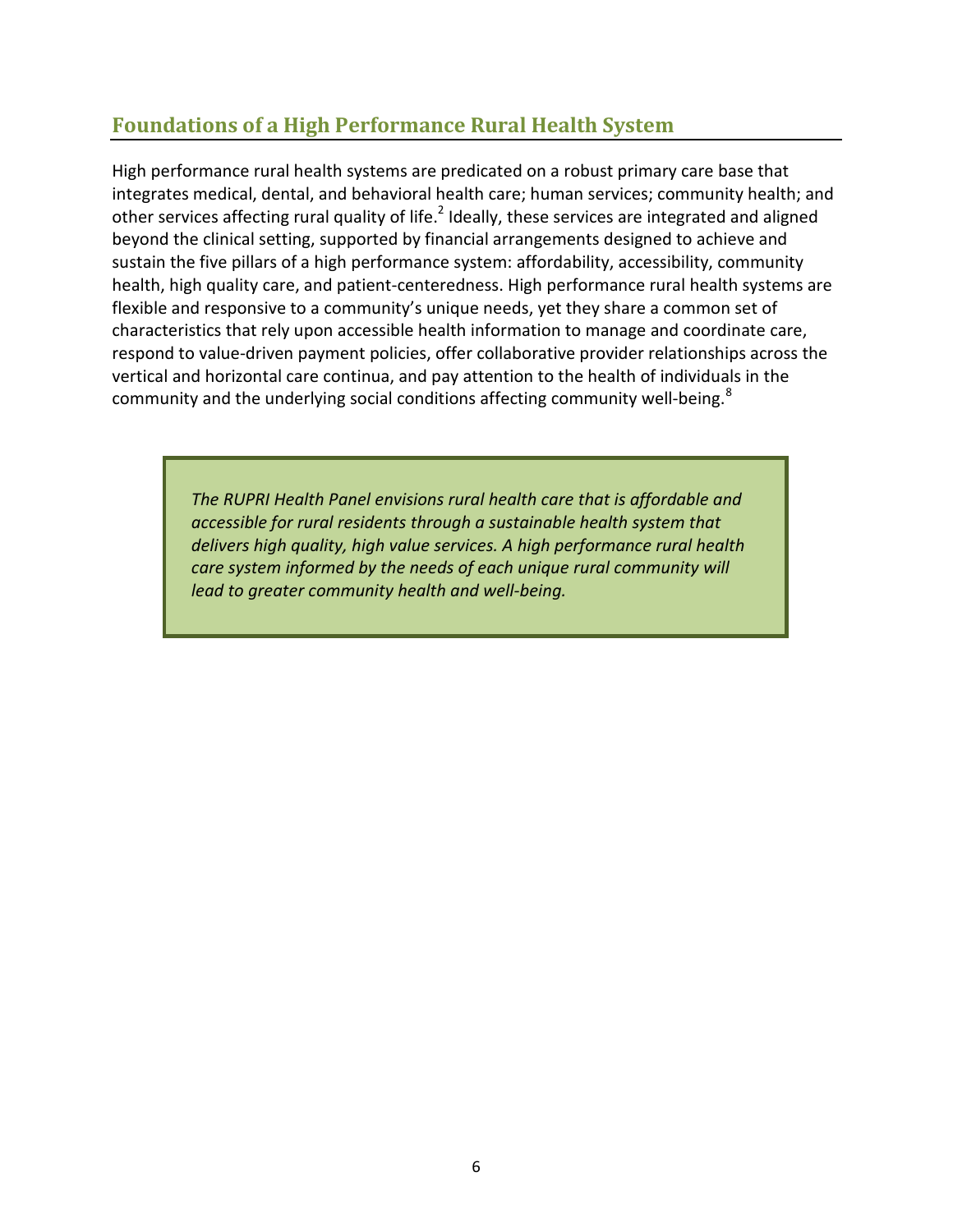# <span id="page-9-0"></span>**Essential Rural Community Health Services**

Essential community health services in rural areas should share the basic building blocks of local primary care capacity, including the ability to respond to a range of personal health care needs (e.g., preventive, urgent, emergent, and palliative) and address community health needs. Beyond providing a basic level of access to health care, however, the "ideal" high performance rural health system is designed to meet essential health *and* health-related (e.g., social services, transportation) needs of individuals and families. In future rural health systems, co-locating resources in a proximate location such as a health mall or health hub can facilitate access to a broad range of community-appropriate services. Figure 1 illustrates essential services that are locally provided, physically or virtually integrated, and coordinated across the care continuum in the ideal high performance rural health system.



### **Figure 1. Essential health services and organization in the ideal high performance rural health system**

In this configuration, rural persons have access to locally provided, comprehensive, and affordable primary care services that are integrated with social, behavioral, mental, and dental health services. Screenings such as oral health for infants and children, for example, may be provided at the same time as a primary care visit. Public health, emergency response, urgent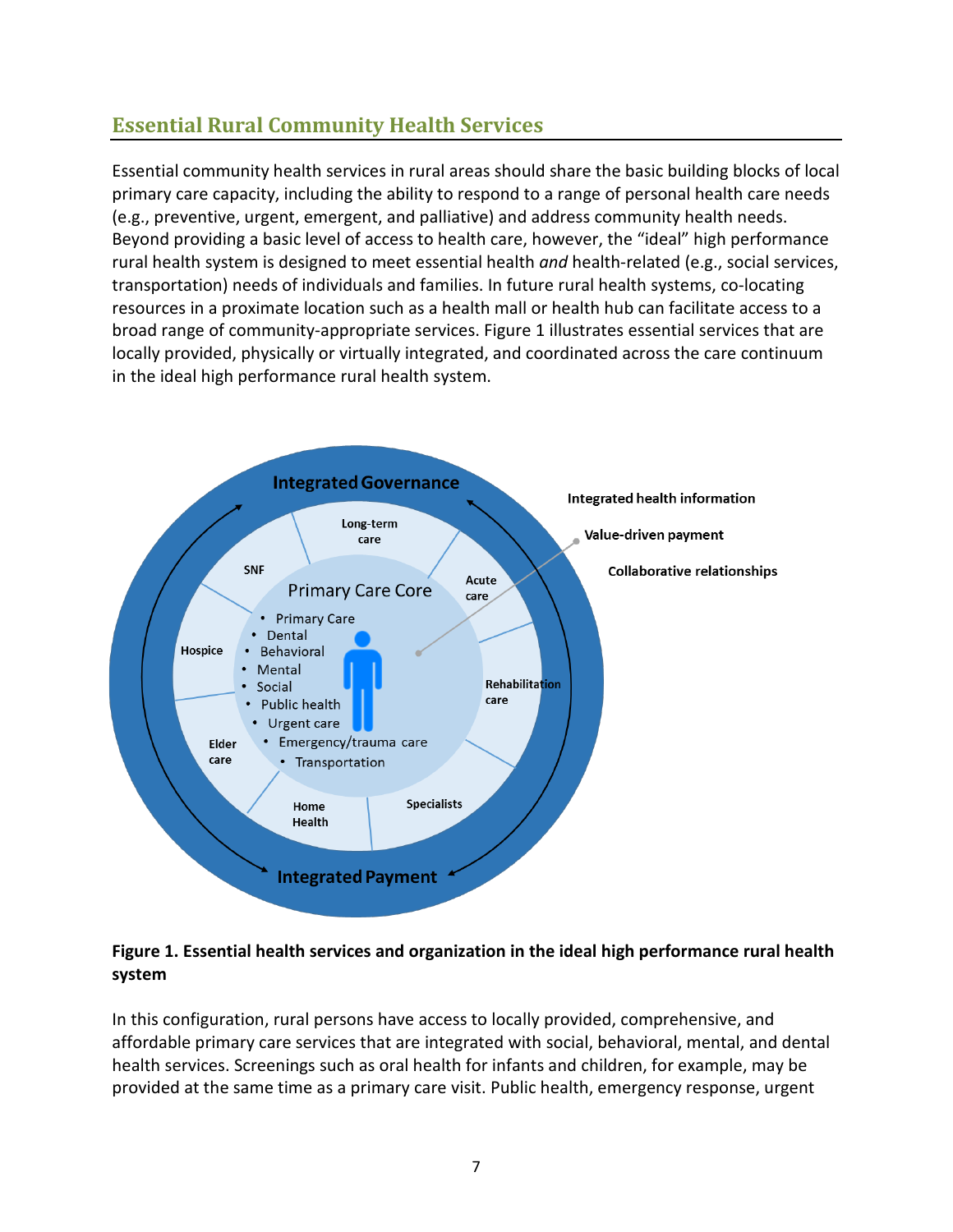care, and transportation services are a key part of the core model, as they provide various means of access to essential specialized care resources. Access to specialists, acute care/hospitals, home health, hospice, skilled nursing, elder care, rehabilitation (e.g., physical therapy), and long-term services and supports (e.g., home and community-based services) occurs through primary care coordination in collaboration with other community or regional resources. A shared EHR enables providers to view entire health histories and health status factors. Dentists, for example, may see that a patient requires a tetanus shot; primary care providers may see that a dental visit is overdue.

Common medical, surgical, and pharmaceutical supplies are available locally. Emergency response services are mobile rather than fixed, and electronic links via telemedicine to higher level trauma centers, specialists, and/or pharmacists tap into expert resources located remotely in real time. Use of virtual technologies facilitates access to care, transfer planning and coordination, and communication between providers, patients, and families while saving costs associated with patient travel and local provision of specialized services. Acute care services are provided locally or more distant, but referral relationships between providers should be collaborative and seamless to patients. Shifting a portion of the care away from "primacy of the rescue" to disease prevention and health promotion relieves the rural health system of significant back-end costs associated with expensive care. These savings may be reinvested into performance improvement efforts, understanding gaps in community capacity, or communitybased workforce training in order to fine-tune the system to local needs.

In this model, workforce design relies upon a team-based approach, with health professionals trained in community settings who effectively collaborate across services and sectors to provide the full continuum of care. Team members should include "comprehensivists," primary care providers who evaluate and treat persons undifferentiated by age, gender, or health condition. Team members should involve a broad range of primary care provider disciplines that may include, but need not be limited to, physicians, nurse practitioners, physician assistants, and prescriptive psychologists. The team should also include nonclinical primary care extenders who perform a variety of care management, coordination, and outreach activities. Many areas of the United States increasingly rely on primary care extenders, such as promoters/community health workers, peer support specialists, care managers/coordinators, and health/wellness coaches, to provide a critical link between the local health care system and the community.<sup>[9](#page-30-1)</sup>

To achieve this ideal, new approaches are needed to change the fundamentals of how community health and health-related services are organized and financed. Governance structures and corresponding mechanisms and protocols for service coordination and/or integration across service sectors (e.g., health, human services, and community development) are needed to achieve the common objective of sustainable, healthy communities. The following section highlights examples of efforts by rural communities to fine-tune their health care delivery models to the unique needs and priorities of their communities.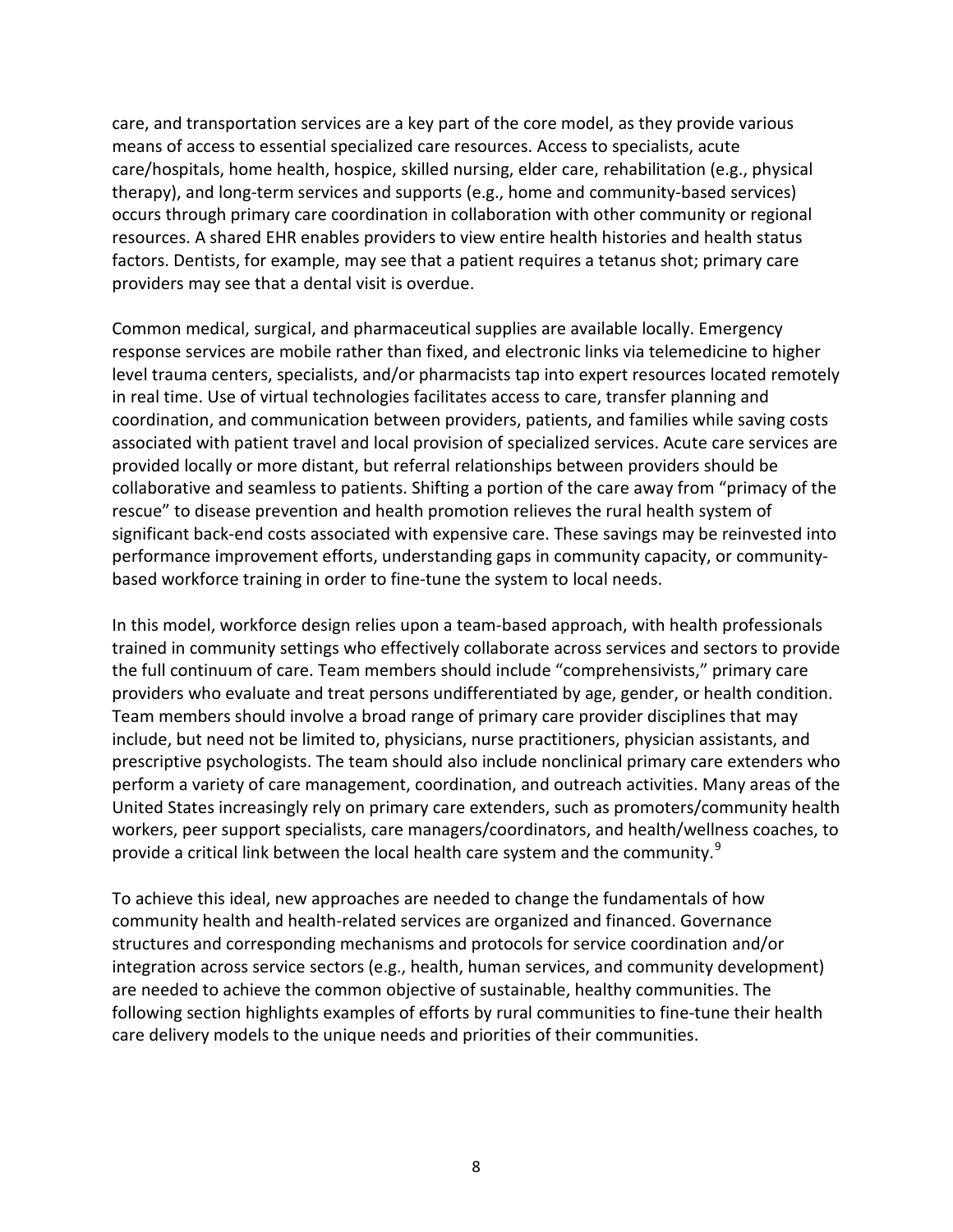# <span id="page-11-0"></span>**Rural System Development Approaches to the Changing Health Care Landscape**

The health care delivery approaches briefly described here illustrate U.S. and international efforts to respond to changing health care landscapes and local needs. The approaches range in scope and structure, from large-scale provider integration and hospital networks to small, stand-alone urgent care centers integrated with others to provide care across the continuum. Each approach represents a response to the challenge of delivering locally essential services in rural areas, and to the payment paradigms that drive the structure and organization of the delivery system. We categorize these approaches in the following four ways:

- 1. Community-appropriate health system development and workforce design
- 2. Governance and integration approaches
- 3. Flexibility in facility or program designation to care for patients in new ways
- 4. Financing models that promote investment in delivery system reform

#### **1. Community-appropriate health system development and workforce design**

The following examples share an approach to health care delivery that is communitydetermined and driven. The term "community" is defined in geographical terms (e.g., state, region, town/village), and the form of delivery organization is informed by an identification of local community health needs and priorities.

- *Vermont Blueprint for Health* is a state-led initiative that guides stakeholders in each of the state's geographic Health Services Area toward an integrated health services model. The model promotes health maintenance, prevention, and care coordination and management with the goal of improving the overall health of the population while also controlling health care costs.<sup>[10](#page-30-2)</sup> The model includes PCMHs, multi-disciplinary Community Health Teams (CHTs include health educators, community resource social workers, behavioral health social workers, health coaches, and dieticians), specialized care coordinators (who support the PCMH practices and patients), evidence-based selfmanagement programs, all-payer payment reforms that finance PCMH transformation and the CHTs, and health information technology to support health information exchanges and population management. Recent efforts have expanded in two new directions—Supports and Services at Home (SASH) coverage for high-risk Medicare beneficiaries, and a new model of care for opioid addiction treatment called Hub and Spoke, where hubs consist of five regional addiction treatment centers and spokes are comprised of 30 staff trained in drug prescribing practices.
- *Alaska Tribal Health System* is a voluntary affiliation among 30 Alaskan tribes and tribal organizations that provide health services to Alaska Natives and American Indians in a hub-and-spoke configuration.<sup>[11](#page-30-3)</sup> Specific geographical areas are served by tribes or tribal health organizations, with primary care delivered in small communities and villages, mid-level primary care delivered sub-regionally, hospital services provided at the regional level, and tertiary care provided in Anchorage at the Alaska Native Medical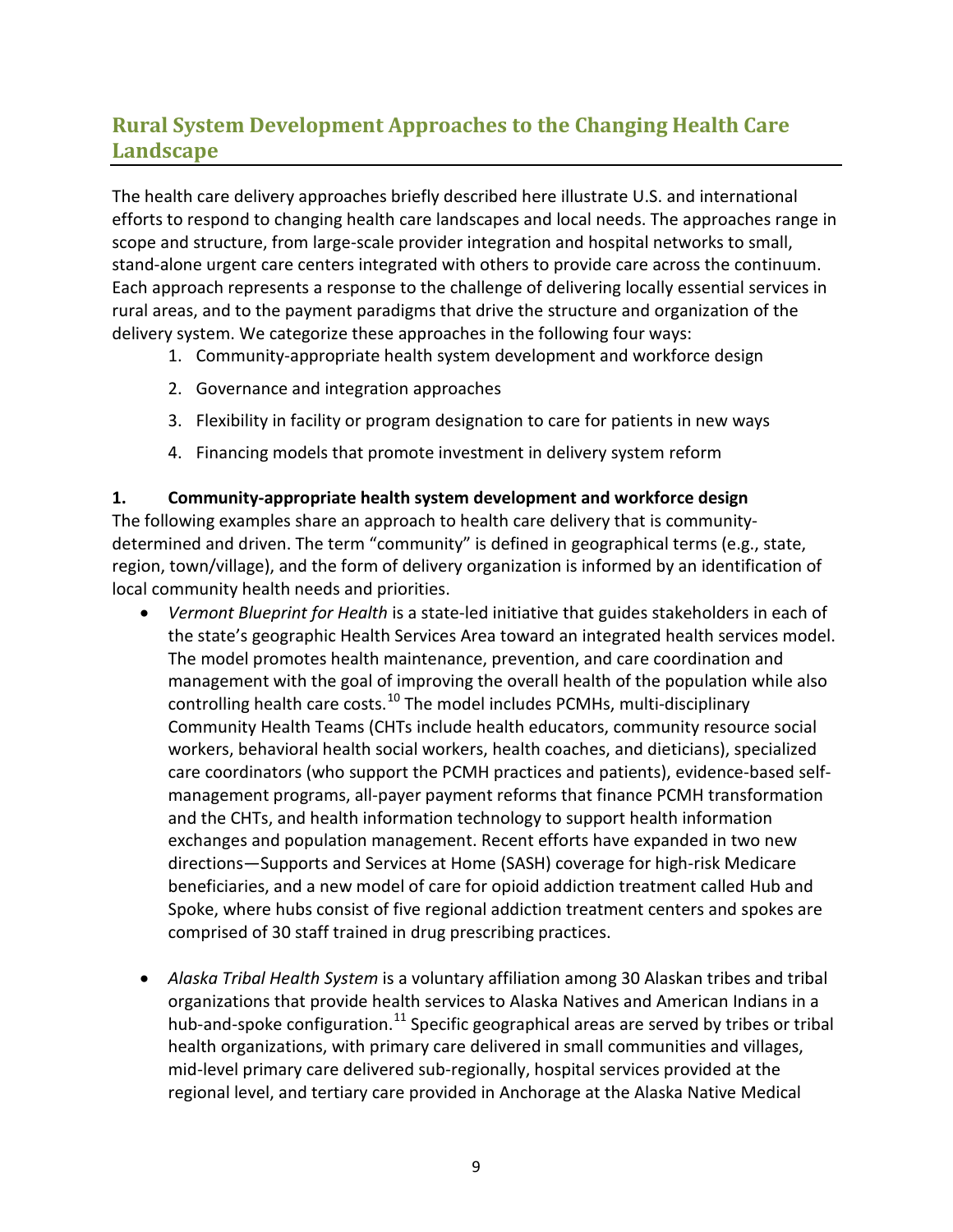Center. Village-based primary care services are delivered by community health aides and practitioners, behavioral health aides, dental health aides and therapists, and home health/personal care attendants. Each geographic region has its own configuration of health care delivery managed by tribes or tribal health organizations. The Alaska Native Tribal Health Consortium supports all tribes and tribal health organizations by providing medical, community, environmental health and engineering, and health information technology services statewide. Community health services and programs "wraparound" medical service provision and include health promotion and disease prevention, injury prevention, food safety monitoring, emergency preparedness, and immunizations. The Alaska Area Indian Health Service provides approximately 99% of their budget to the Alaska Native Tribes and Tribal Organizations for the delivery of health care services.

- *Local Health Integration Networks* (LHINs) in rural Ontario, Canada, function as planning boards responsible for improving health care delivery, accessibility, and quality within a specified geographic area. Structured as nonprofit corporations funded by the Ontario Ministry of Health and Long-Term Care, the boards comprise government officials, patient advocates, and providers. The LHINs distribute funds to local providers—who enter into accountability agreements for expenditure targets and care quality with the LHIN—using incentives to drive providers toward increased integration and use of care coordination. The LHIN model is a locally based, top-down program for central planning and funding of rural health services.
- *System-building grants* expand local and regional health care capacity. One example is the Southern Rural Access Program, funded by the Robert Wood John Foundation from 1998-2005. Grants were made to entities in Alabama, Arkansas, Georgia, Louisiana, Mississippi, South Carolina, Texas, and West Virginia for workforce development and expanding the capacity and sustainability of local health providers. Grantees included hospitals, primary care clinics, Area Health Education Centers, and public health agencies. Another example is the Small Communities Program, a system-building grant under the Centers for Disease Control and Prevention's (CDC's) Community Transformation Grants program. This initiative has awarded grants to communities that implement strategies to reduce health disparities and expand clinical and community preventive services. The awards support National Prevention Strategy objectives of tobacco-free living; active living/healthy eating; high-impact, high-quality clinical and community preventive services; social and emotional wellness; and healthy and safe physical environments.<sup>[12](#page-30-4)</sup>
- *Rural alliances* are associations that form to take advantage of resource pooling. Reductions in overhead are achieved by spreading administrative costs (e.g., purchasing, collections, employee benefits, and marketing) over multiple organizations, even though the organizations retain separate ownership. Investments in technology, such as new medical equipment or new EHR systems, can be made with much lower institutional risk in an alliance structure. These types of investments bring technological advancement and shared learning to rural communities. One example is Northland Health Alliance in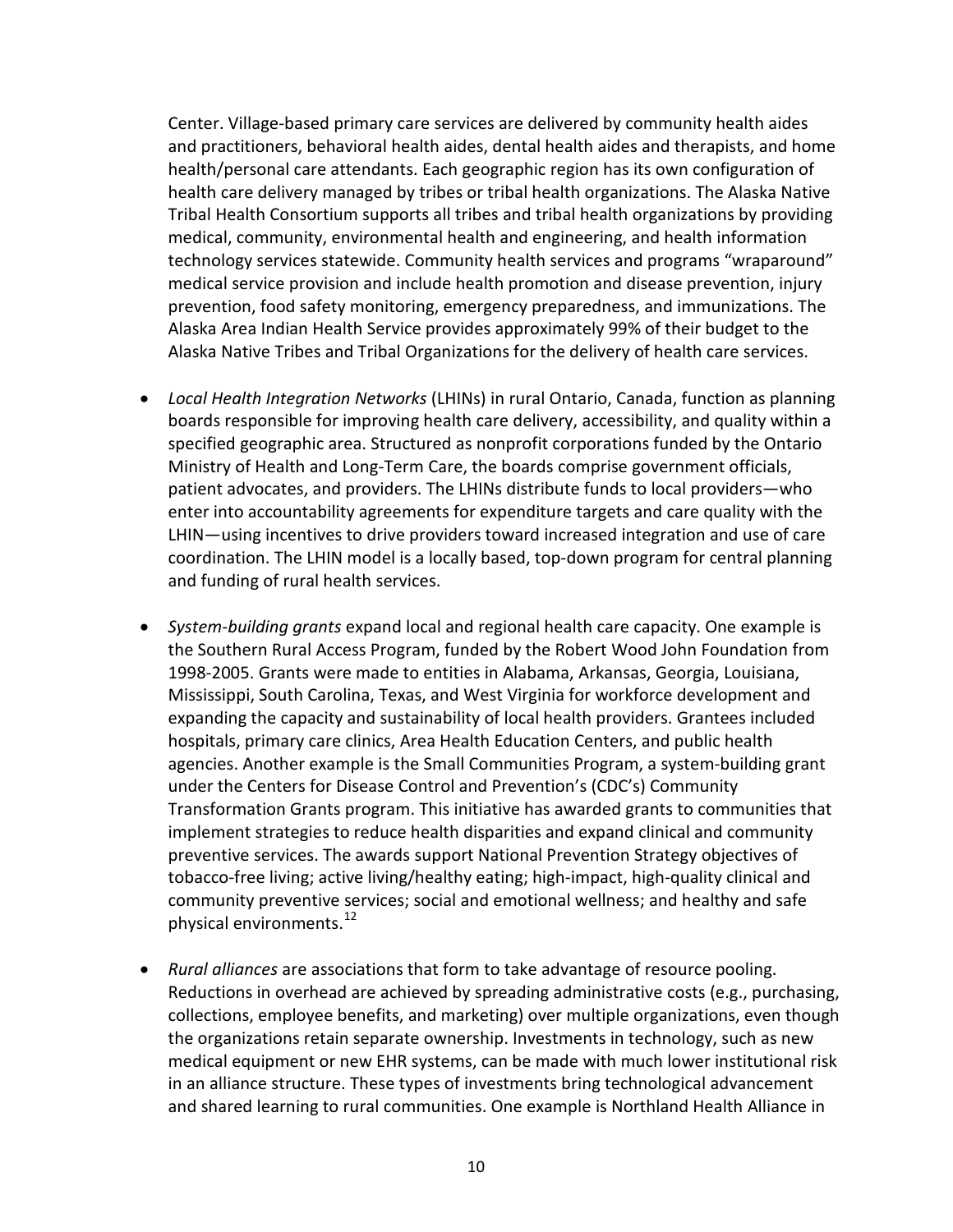North Dakota, which uses mobile MRI units that travel among the 10 member hospitals. The North Dakota Information Technology Network, another technology-focused alliance consisting of 10 CAHs, built a shared EHR system. Sisu Healthcare IT Solutions, based in Northeastern Minnesota, was created by a group of rural organizations to address information technology needs. Their joint purchasing power was used to purchase EHR systems and share information technology staff across CAHs, physician practices, behavioral health, and long-term care.

• *Transforming Rural Urgent Care Systems* (TrUCS) is a pilot project in a remote, southeastern Australia town considered too small for a stand-alone acute care facility. Funded by the State Ministry of Health (Victoria) and staffed through a nearby university's School of Rural Health, the urgent care clinic provides a range of services, from urgent response (ambulance, medical care) to social services (addressing underlying social determinants of health) through the inclusion of social workers on the care team. The facility is also partially staffed through community volunteers, which facilitates community buy-in and involvement. A steering committee coordinates stakeholder efforts and engagement, and includes members of the community, health professionals, health institutions, local and state government representation, and project officers from the State Ministry of Health to coordinate agendas and activities.

#### **2. Governance and integration approaches**

The following examples illustrate how entities manage and deliver integrated health services within either a global budget or a constrained reimbursement environment.

- *Primary Care Trusts (PCTs)* in England under the National Health Service (NHS) were administrative bodies that contracted with providers to deliver primary care and public health services in a particular geographic region.<sup>[13](#page-30-5)</sup> PCTs acted independently and set their own budgets with funds from the NHS. They were given wide latitude to perform community needs assessments and tailor service delivery to local needs and resources. Specific services covered through all PCTs were primary care, prescriptions, and behavioral health. Other services were contracted if the trust determined it was an area of need. PCTs management was by a board of directors, who dealt with day-to-day operations, and a professional executive committee.<sup>[14](#page-30-6)</sup> The board of directors was composed of administrators and headed by a CEO. The professional executive committee was composed of providers from the PCT's region and served as an advisory body to the board of directors. Notably, hospitals were excluded from this management structure. In 2013, the British government restructured primary care and public health services, eliminating PCTs and placing responsibility for operations and financial management in the hands of primary care physicians.
- *Hospital Regionalization* in Denmark places responsibility for health care services at the county level.<sup>[15](#page-30-7)</sup> Counties determine the number and location of physicians and negotiate a combined capitated and FFS fee. Hospitals are owned and operated by the county governments. Counties are given wide latitude in operating their health care systems. Each county sets a budget with funds from the national government and establishes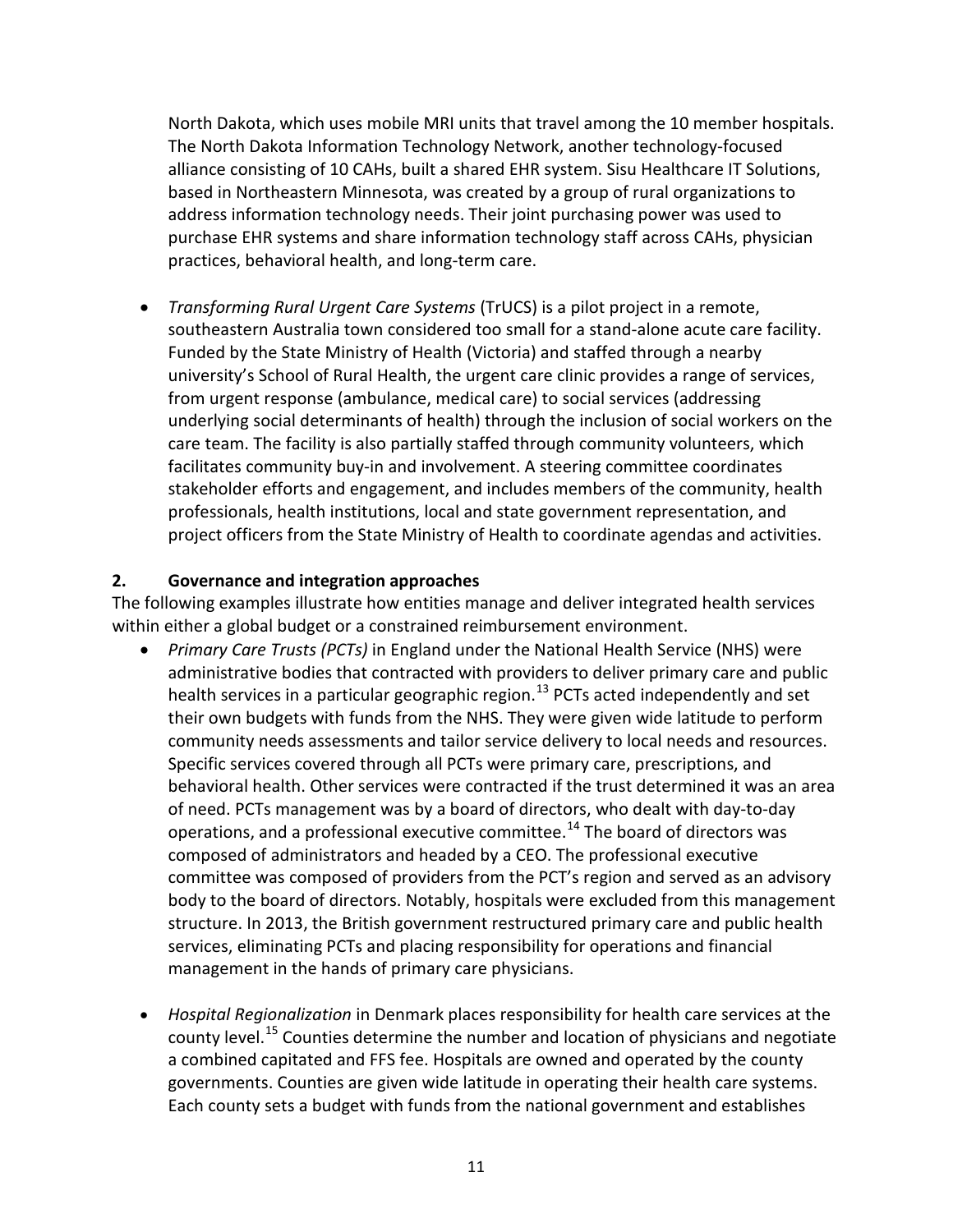priorities for its system. Public health services are either integrated with county hospital systems or provided through primary care. With this degree of decentralization, there is wide variation in hospital governance and structure of the overall system. Hospitals negotiate a global budget with their respective county. In recent years, some counties introduced payment through DRGs to complement the global budget. The National Board of Health exerts partial authority over county and municipality health care delivery. It requires counties to create four-year plans identifying community needs and steps to address them. Counties are also required to demonstrate coordination of services with local municipalities, which are responsible for long-term support services.

<span id="page-14-0"></span>• *Post-acute care integration models* in the United States combine acute care services at a CAH with post-acute care provided at a skilled nursing facility (SNF).<sup>[16](#page-30-8)</sup> Focusing on older patients with multiple comorbidities, both service lines operate under the same facility and share management and resources. This allows providers in both service lines to increase care coordination and transparency in outcomes. Pay for performance incentives work to increase quality of care while reducing inpatient readmissions after patients leave the SNF. Post-SNF, the provider still maintains responsibility for patient care through a combination of case management and telemedicine. The Mayo Clinic has pioneered many of the elements of this model with its Transitional Care and Ventilator Programs that operate in 11 CAHs in Minnesota, Wisconsin, and Iowa. Another version of this model is the Wisconsin Ventilator Program, created in 1997.<sup>16</sup> In this program, SNFs and CAHs maintain separate operations and ownership, but collaborate to create teams dedicated to patient-centered care while reducing costly hospital readmissions.

#### **3. Flexibility in facility or program designation to care for patients in new ways**

The following examples highlight approaches that meet specific programmatic objectives. The objectives may be met by adhering to designation or certification standards set by policy makers or accreditation organizations, or by incorporating business model approaches that designate facility use and purposes.

- *Patient-Centered Medical Homes (PCMHs)* focus on delivering comprehensive, highquality, and efficient patient-centered preventive and primary care through a team of providers that are either physically or virtually integrated.<sup>[17](#page-30-9)</sup> Health information technology facilitates information sharing, care coordination, and communication among medical home providers, which can include physicians, nurses, nutritionists, pharmacists, social workers, and dentists, among others, and serves as the coordinating hub when a patient needs specialty or acute care. Payment to PCMHs rewards quality of patient outcomes rather than service volume.
- *Frontier Extended Stay Clinics* (FESCs) were designed to provide care in a geographically isolated area where timely transfer to a hospital is not always feasible. Services include primary care, emergency care, and extended-stay services. This service mix is intended to scale up from the capacities of a small subacute clinic. To qualify, a facility had to be at least 75 miles away from the next level of care. Four clinics in Alaska and one in the state of Washington were selected to participate in the pilot program, and early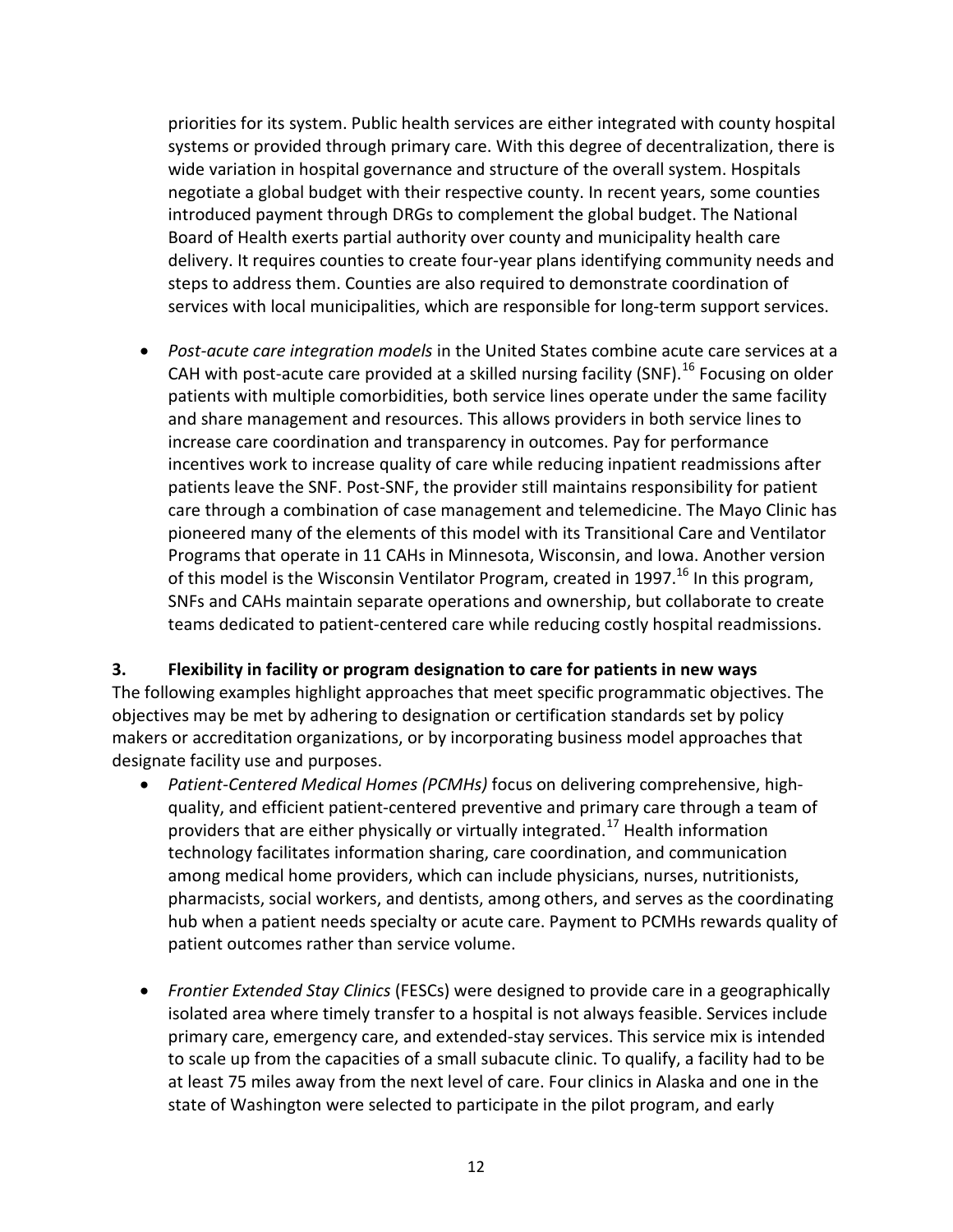evidence suggests clinical outcomes have improved due to quality improvement efforts, medical equipment purchases, and knowledge exchange.

- *Frontier Community Health Integration Project* (F-CHIP)<sup>[18](#page-30-10)</sup> is intended to assist rural hospitals in increasing financial sustainability, improving care coordination, and addressing regulatory challenges.<sup>[19](#page-30-11)</sup> F-CHIP allows integration of home health, hospice, acute care, and extended care services under the cost-based reimbursement rules allowed CAHs. The CAHs in this model are responsible for the entire continuum of care in a rural community, and cost-based reimbursement allows them to utilize less expensive services to treat patients with chronic conditions while de-emphasizing inpatient care.
- *FQHCs* are safety-net providers that offer primary care and preventive services, dental services, mental health and substance abuse services, transportation, and hospital/specialist care for all age groups, regardless of ability to pay.<sup>[20](#page-30-12)</sup> These providers include Community Health Centers, public housing centers, outpatient health programs funded by the Indian Health Service, and programs serving migrant and homeless populations. Under Section 330 of the Public Health Service Act, FQHCs receive grant funding and enhanced reimbursement from Medicare and Medicaid to serve communities that by Health Resources and Services Administration (HRSA) definition are medically underserved areas or have medically underserved populations. FQHCs are nonprofit, and require a board comprising a majority of active, registered users of the health center to ensure that it is community-based and responsive to local health care needs.
- *Freestanding EDs (FEDs)* are emergency departments not attached to an inpatient facility. $^{21}$  $^{21}$  $^{21}$  First used in the 1970s, these facilities sought to provide emergency services to rural communities without the patient volume or resources to support a full-fledged CAH. In 2004, FEDs were recognized by CMS. They are similar to urgent care facilities, however most are open 24 hours a day, 7 days a week, and can perform urgent emergency support (e.g., intubation, conscious sedation). Staff at these facilities include emergency physicians and nurses specializing in emergency care. Lab and radiology services are usually provided onsite. Typically, FEDs are part of a larger regional health system.

### **4. Financing models that promote investment in delivery system reform**

The following examples illustrate how financial mechanisms are used to promote investment via incentives to reconfigure health care services, including shared savings arrangements, Medicaid waivers to experiment with new modes of care delivery, and capitated payments.

• *ACOs* are a new health care financing model in which a group of providers (generally physicians and hospitals) agree to provide high-quality care at lower per capita cost. If costs are lower than predicted, the payer shares the savings with providers. Approximately 660 ACOs operate nationally, and greater than half of them are Medicare ACOs. The National Rural Accountable Care Organization is a group of eight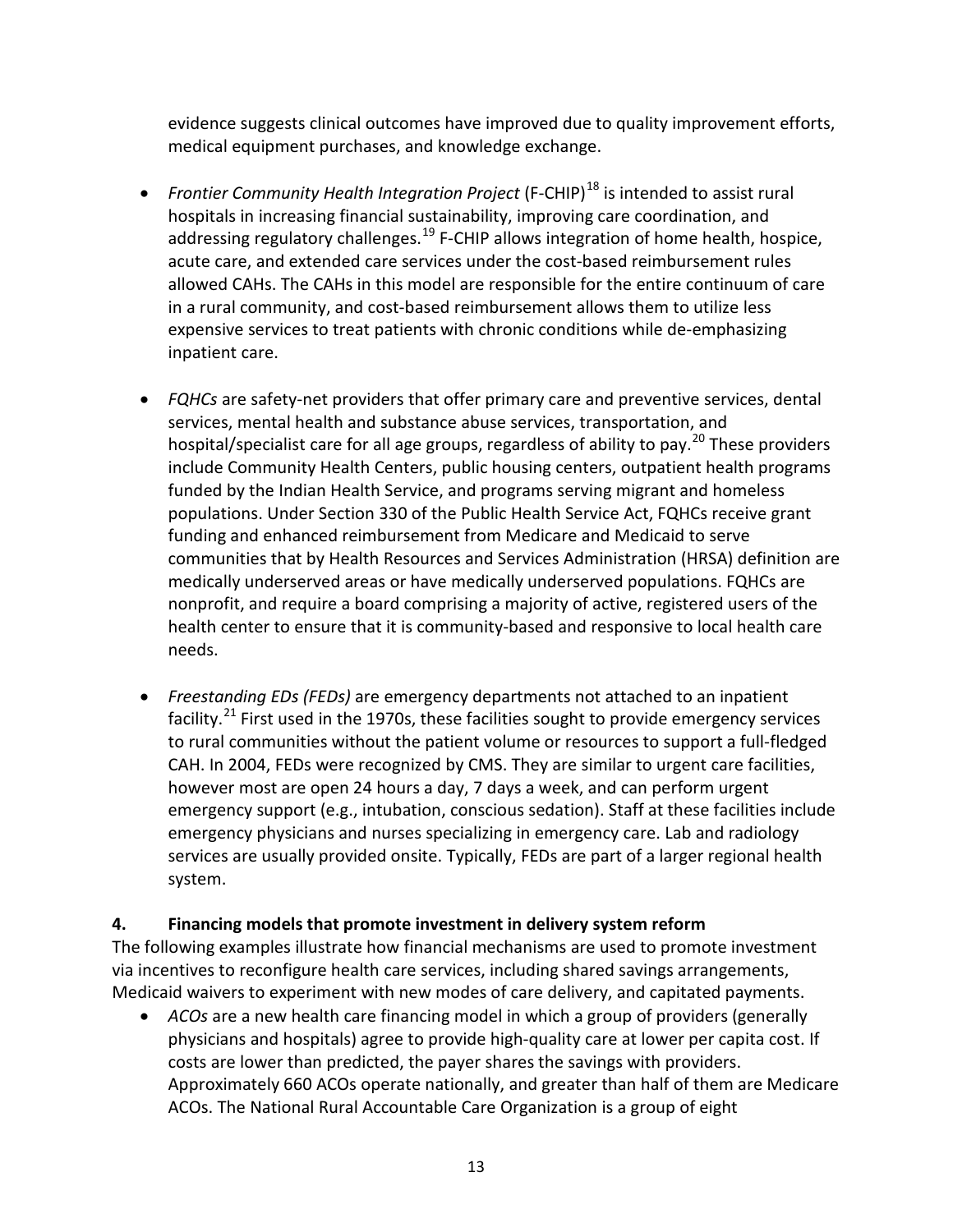noncontiguous health care organizations with over 10,000 attributed beneficiaries that operates as an ACO under the Medicare Shared Savings Program.

- *Innovations in Medicaid* (Section 1115 waivers) have long been a mechanism for financing innovative delivery system reform at the state level. Such demonstration waivers allow states to pursue five-year projects that experiment with new ways of providing and paying for care. In 2011, the Texas Health and Human Services Commission received a waiver to expand managed care and create pools of funding for delivery system reform and cover uncompensated care.<sup>[22](#page-30-14)</sup> Under the waiver, Texas is receiving \$29 billion to reimburse uncompensated care and fund its Delivery System Reform Incentive Payment (DSRIP). DSRIP funds hospital pilot programs that increase quality and lower the per capita cost of care. Rural hospitals are represented through a Rural Workgroup, which shares knowledge and best practices. Through this waiver, Texas plans to scale up statewide the most successful pilot programs.
- *HMO capitation models* in integrated health systems, such as the Geisinger Health System in Pennsylvania, focus on primary care and aligned delivery across the care continuum. The integrated delivery system is financed through bundled payments, which fosters a focus on managing patients through case management and PCMHs. In the Geisinger System, 2.5 million patients across 50 rural counties are served by 700 physicians in 55 outpatient clinics, three hospitals, and other specialty facilities. *Health Connections*, another example of an integrated system, in rural Minnesota, provides care through several clinics, three hospitals, and long-term care facilities. This system partners with two public health agencies to share resources and collaboratively identify community health needs. The collaboration uses existing public and private community resources to address health-related needs.

These approaches are examples of the many different responses an entity, a group of entities, or a community can make to address changes underway in their health care environment. Not all models will fit all conditions (e.g., FESCs are for frontier designated areas, and freestanding EDs without primary care capacity may not be a viable option in some areas), and careful consideration must be given to the local context and unique circumstances that could enable or hinder the application in a rural setting.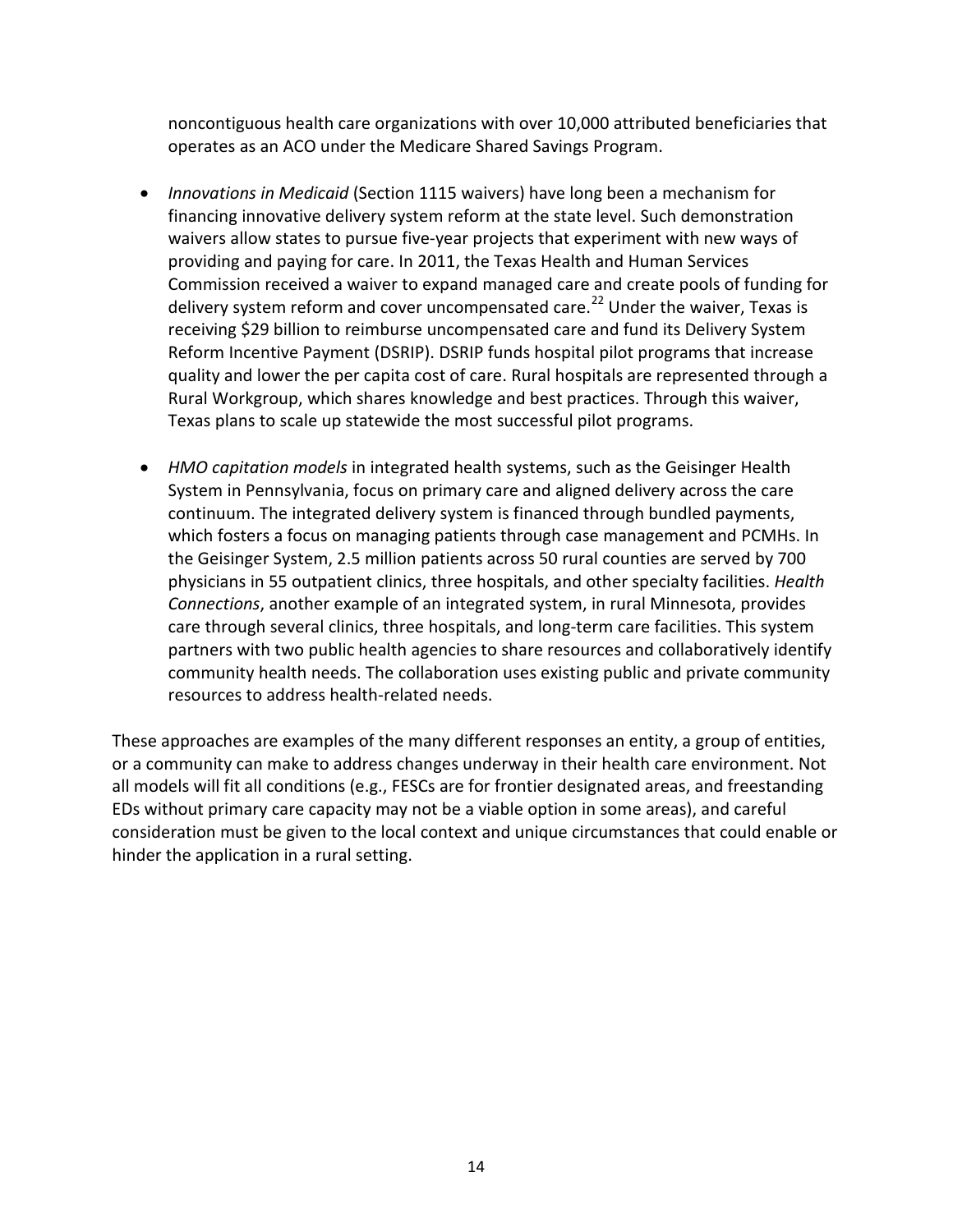### <span id="page-17-0"></span>**The Importance of Integrated Governance**

Delivery of health care has moved from a focus on individual patients to a community or population. Caring for a population requires focusing on overall health rather than simply providing health *care*. A high performance rural health system integrates a continuum of health services in a community, including clinical care, public health, and social services that address the upstream determinants that drive a community's level of health. These services are supplied through public health organizations, medical/clinical providers, insurers, social service providers, schools, and community-based NGOs such as faith-based organizations. However, to improve population health, population health services must be funded. They must also be decoupled from the medical visit, and provided by the most appropriate community entity. Public health, social and community health groups, and health care delivery systems (e.g., hospitals and physicians) should align under community health system boards that oversee and ensure that services are provided in the most effective, appropriate, and efficient way.<sup>[23](#page-30-15)</sup>

Integrated governance is the most critical and necessary condition for a successful and sustained transition to a high performance rural health system. Integrated governance means that leaders from a community's or region's public and private entities that deliver health and health-related services, in tandem with community representation, organize in a formal, unified way with a commitment to transition local health resources away from legacy configurations toward a new, purposeful care delivery system that reflects the actual needs of rural communities, and which is based on providing essential services that are integrated, coordinated, and efficiently delivered regardless of setting (e.g., hospital or clinic). Integrated governance consolidates authority and responsibility for oversight of rural health through consensus building, priority setting, decision-making, and the aggregation and distribution of funds to support system development. The new entity—which could be in the form of a consortium, an alliance, a coalition, or a foundation—must have strong, knowledgeable leaders representing stakeholder and community constituents, yet the entity must also have leaders who are willing to work toward a new, shared vision of system development, even if it means a departure from legacy interests.

The ideal model of governance depends on local context; a rural community of 1,000 needs a different system structure and set of services than a rural community of 10,000. One option for rural communities is the use of community health system boards that bring stakeholders together under one umbrella. The structure results in a single, common board for multiple organizations or a system-level board with representatives from multiple community organizations. In essence, integrated governance has the following functions and purpose:

- Create regional "megaboards" that oversee a wide continuum of health care and social services that address both clinical care and underlying social determinants of health;
- Develop core, shared infrastructure and services needed to coordinate and integrate services across the continuum (e.g., development and implementation of EHRs, telehealth, home health, and other systems);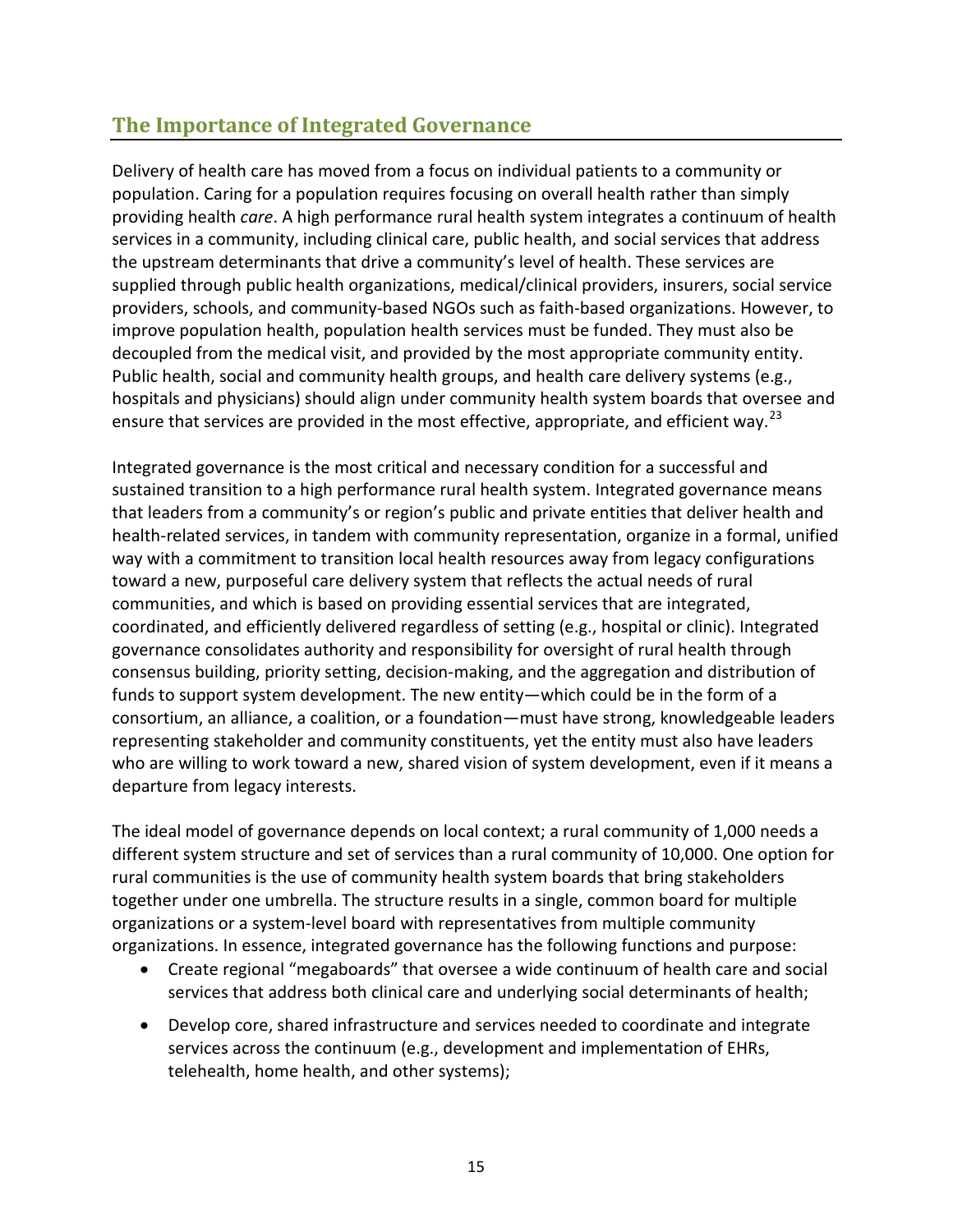- Aggregate and create flexible funding streams to support integrated care, and develop new funding and payment arrangements that focus on population health;
- Assess common community and regional health needs to identify gaps and improvement strategies;
- Develop and implement health system innovations and pursue grant-funded initiatives; and
- Support workforce development priorities.

Humboldt County, California, and regional public health entities in New Hampshire, Maine, and other states provide examples of a "megaboard" structure focusing on the health of a population within a geographic region. County or state departments of public health convene these boards to coordinate stakeholder activities to address the full continuum of community needs. Examples of stakeholders include hospitals, private physician practices, social service providers, and employers.

Funding of these boards depends on local context. In Humboldt County, the Department of Public Health largely funds the coalition's activities. New Hampshire's Regional Public Health Networks rely more on hospitals to fund nonpublic organizations that are contracted for certain health or social services. Seed funding may be provided through grants, or through private or public foundations. Regardless of financing, coalition stakeholders should act in concert to address the wide continuum of community health needs.

With increased emphasis on integrated governance, rural communities may be challenged by the tension between the desire for local control and the trend toward hospital and clinic affiliations with larger health systems whose system "home" is not in the local community. Increasingly, this trend means that priority setting and resource allocation occurs centrally by the health system, with the expectation that the local member facilities align and participate in the system-determined goals and activities, which may not be congruent with local goals and priorities.

To address this tension, rural leaders should strive for multistakeholder alignment—including with the system(s) present in their community—regarding community goals and priorities. This increases the complexity of the multistakeholder interaction in decision making and requires enhanced mechanisms for stakeholder participation, coordination, and commitment beyond narrow self-interest to track mutually agreed upon goals. The 2013 World Economic Forum *Multistakeholder Collaboration for Healthy Living – Toolkit for Joint Action[24](#page-30-16)* describes the role of an intermediary in resolving conflicting interests, i.e., a brokering individual, group, or neutral platform who can bridge differences to bring stakeholders together. This effort should ensure clarity regarding how the local community is defined, and the scope and authority of governance and decision making. ReThink Health, an organization that aids communities and stakeholders in aligning their health system through shared aspirations and objectives, led a multistakeholder planning and action process in rural Colorado that resulted in a stewardship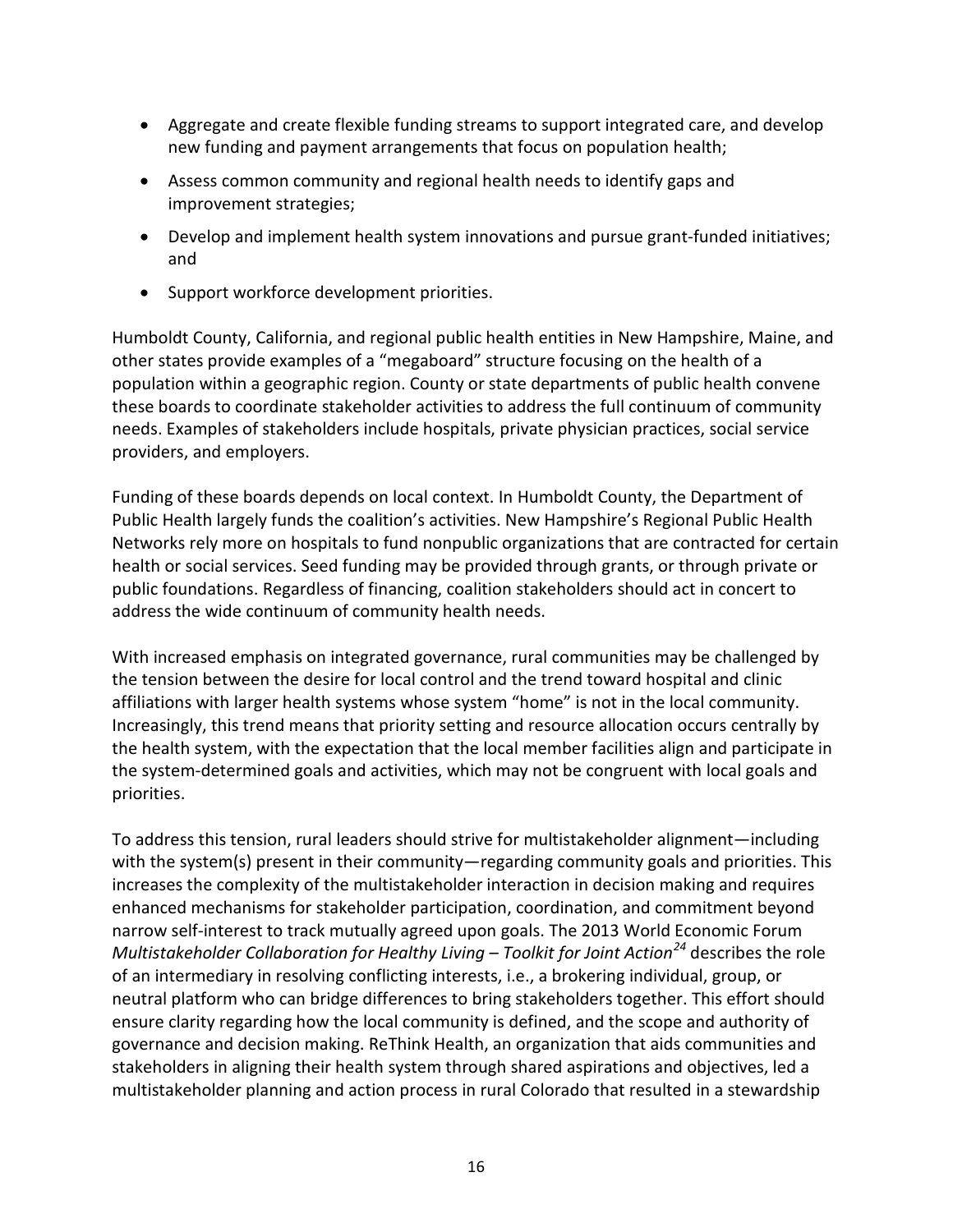strategy supported by a coalition of 45 senior leaders in the region, both directly and indirectly in the health sector.<sup>[25](#page-30-17)</sup> While ultimately the governance structure and financing streams must be tailored to local context, finding common ground among community stakeholders through thoughtful planning and action processes is a critical first step toward transformation, and may require involvement of an intermediary who can facilitate the multistakeholder process.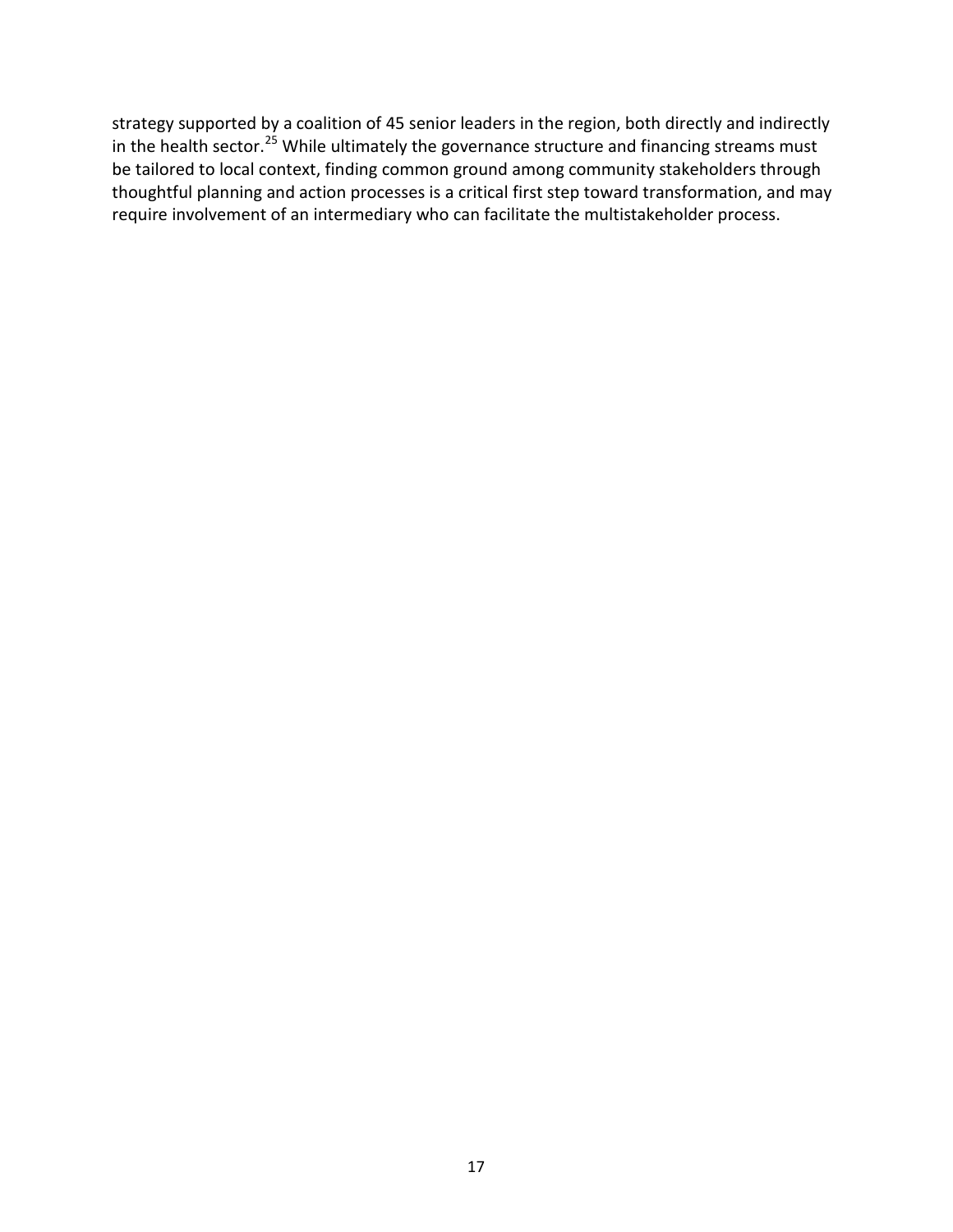# <span id="page-20-0"></span>**Public Policy Considerations: Challenges in Transitioning from Status Quo to High Performance**

Public policies will help shape the pathway to a transformed, high performing rural health system. Although a great deal of attention is now focused on the effects of the ACA, the rural health delivery system is more broadly impacted by not only the ACA but also payment policies, regulations, administrative actions across state and federal programs, and grants for projects and demonstrations. Some of these policies became law several years before the ACA and are still in the implementation phase. In this section of the paper, we describe policies, general and specific, that are relevant to the four system development approaches leading to a high performance rural health system.

### **1. Community-appropriate health system development and workforce design**

The creative design of delivery systems should include roles for local rural health care providers, encourage flexible use of public dollars, pay for services developed in new system configurations, and make optimal use of health care professionals.

- The Medicare Shared Savings Program should be continuously improved. Some elements of this program that are of particular importance for rural areas include assignment of Medicare beneficiaries to primary care providers, determining threshold values as a function of total numbers of beneficiaries, inclusion of Rural Health Clinics and FQHCs, and extension of ACO status beyond the initial three years.<sup>[26](#page-30-18)</sup>
- Payment should support development of redesigned rural primary care systems, such as the new payment to primary care providers for care management. $27$
- Policies should facilitate adoption of telehealth where appropriate (i.e., proven clinical value at reasonable cost). Linking rural delivery sites and providers to urban-based systems will help incorporate rural communities into integrated systems of care. Specific policies recommended include payment within the current FFS system, investment in extending high-speed broadband capacity, and changes to licensing and certification to permit health care professionals to practice across state lines and in multiple settings.
- Reviews of potential antitrust violations should consider the benefits to rural communities from integrated systems that can achieve a population and economic scale necessary to support care coordination and other activities in rural places. For example, the Panel has supported a rural exception in the antitrust safety zone treatment for certain Medicare ACOs that include rural-based providers.<sup>[28](#page-30-20)</sup>
- Federal support for training a new health care workforce in HRSA programs supported by Titles VII and VIII of the Public Health Service Act, including ACA provisions focused on primary care workforce (such as the Primary Care Extension Program in Section 5405), will enable new delivery system models and therefore should be fully funded. $6$
- Federal research and planning related to workforce should incorporate all participants in the workforce, including patient assisters/health coaches and others that extend the reach of the delivery system into the community. While HRSA can do much of this work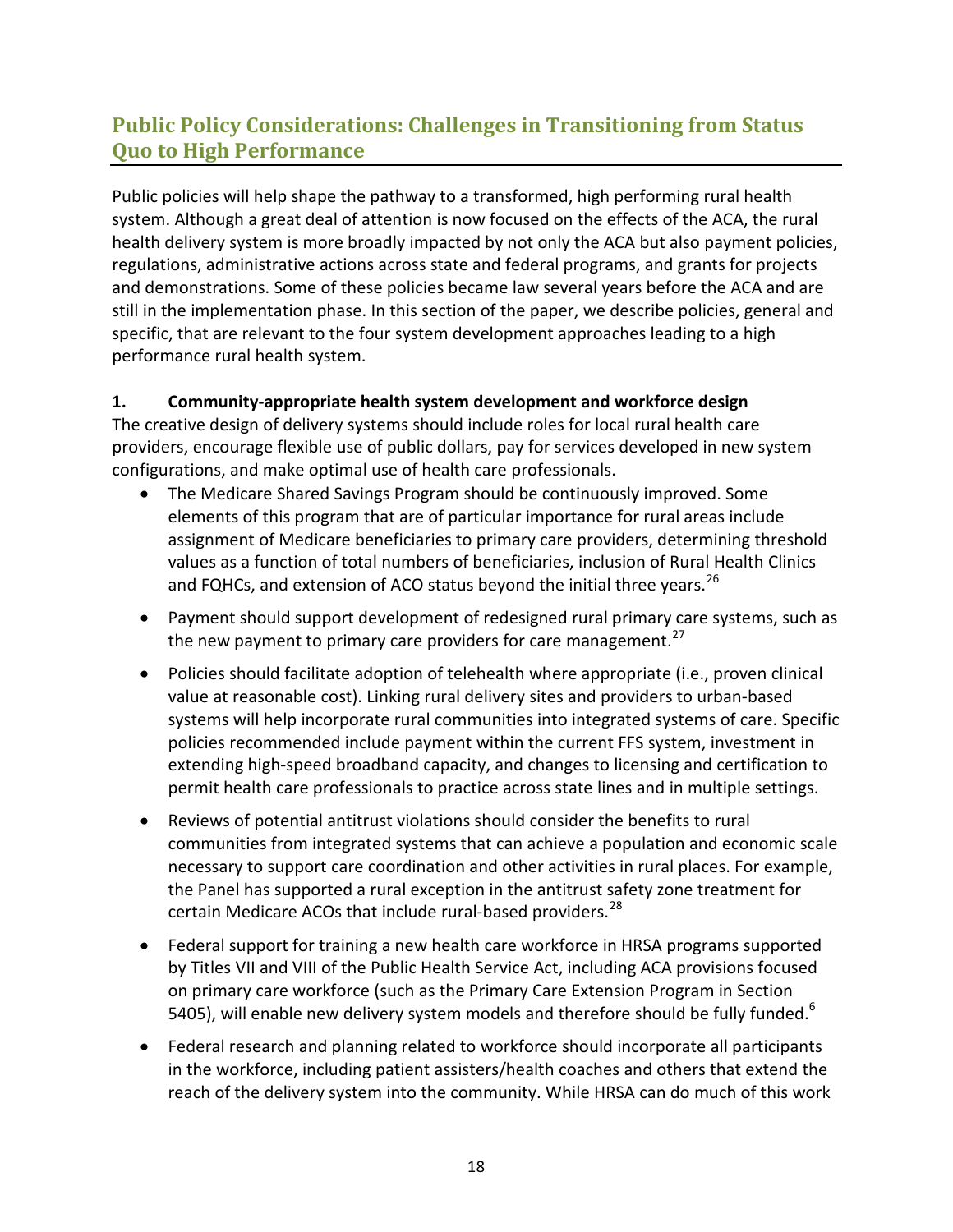under current authority and appropriations, the National Health Care Workforce Commission should be funded.<sup>6</sup>

• Several federal grant programs can support system development: The Federal Office of Rural Health Policy's Network and Outreach Grants,<sup>[29,](#page-30-21)[30](#page-30-22)</sup> the State Innovation Models (SIM) Initiative funded by the Center for Medicare and Medicaid Innovation,  $31$  and Community Transformation Grants supported by the CDC.<sup>12</sup> Program announcements should encourage use of funds to break away from traditional project-specific uses to implement systemic change in rural communities and regions.

### **2. Governance and integration approaches**

Resources, guidance, and rules are needed to support innovative organizational design and investments for health care entities. Investments might start with modest grant funding through programs listed in approach 1, above. However, the capital requirements for structural (physical and organizational) redesign will likely exceed support available through grant programs.

- Capital available through programs such as the U.S. Department of Agriculture's Community Facilities Program should be targeted to rural providers and places engaged in service integration and redesign. The RUPRI Panel has previously proposed supporting projects that bring local policy sectors (e.g., health and human services) together to meet the needs of particular populations, and demonstrating such a collaboration through use of formal memoranda of understanding or other documentation would be evidence of a commitment to new approaches to governance.<sup>[32](#page-30-24)</sup> We continue to encourage coordination of strategic investments through innovative local organizations (e.g., incorporating support for high-speed broadband connectivity).
- Support should continue through renewable grant funding to specific entities and should be directed to collaborations among local provider and service organizations. Agencies providing the funding should require evidence of collaborations focused on the health of local populations, similar to requirements described above for capital funding.
- A federal task force should review the governing requirements for all types of health care and human service entities receiving federal support through grants and specific payment policies. The review should identify inconsistencies in required composition and recommend policy changes that align those requirements. The review should include consideration of state requirements as well. The intent of a task force review and recommendations is to pave the way for creating locally based megaboards that could unify decision making among local entities.
- The White House Rural Council should discuss new approaches to designing programs across agencies such that funding streams are easily merged to support innovative system design.
- Additional means of aggregating capital for local investment should be explored.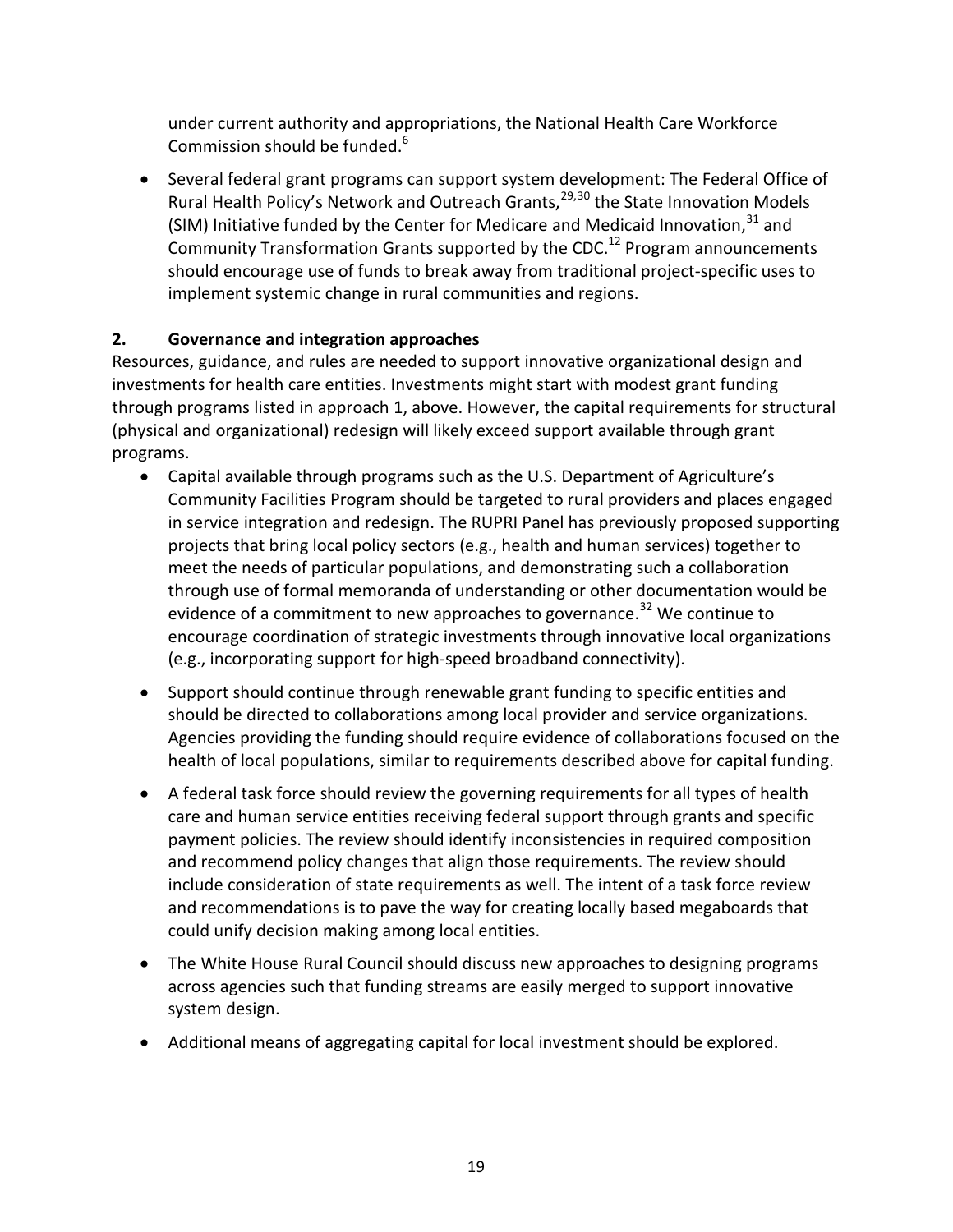#### **3. Flexibility in facility or program designation to care for patients in new ways**

Current designations of provider entities will inhibit a transition to a high performance health system. The following policies will facilitate sustainable approaches (which will vary by community type) to delivering high-quality, coordinated care across the continuum.

- Two options described earlier in this paper, FESC and F-CHIP, should evolve into a federally supported designation of a facility type(s) that provides essential clinical services in frontier settings.
- As alternatives are understood and facilitated by state and federal action, some rural facilities currently configured to provide inpatient hospital services should be reconfigured as medical hubs in their communities to provide essential local services that do not include inpatient hospitalization. Changes in regulatory and payment policies will need to accommodate that evolution.
- The recent growth in PCMHs provides opportunities for new means of delivering care in rural areas. Two sections of the ACA should be implemented in ways to encourage rural innovation in medical homes—Section 2703, "State Option to Provide Health Homes for (Medicaid) Enrollees with Chronic Conditions," and Section 3502, "Establishing Community Health Teams to Support the Patient-Centered Medical Home." We have commented previously on Section 3502.<sup>[33](#page-30-25)</sup>

#### **4. Financing models that promote investment in delivery system reform**

Transforming the rural health system requires modification of payment policies, including public and private sources. Medicare payment policy continues to be a major consideration for many rural providers (especially hospitals), and Medicaid—already a very important payment source—is becoming an even more important payment source because of Medicaid expansion in some states. Transitions from current FFS, volume-driven payment systems to new, valuedriven payment methods, focused on outcomes such as patient and population health, are necessary. For rural providers, operating on very thin (often slightly negative) financial margins, payment transitions will be challenging and policy implementation should reflect that reality. Payment policies should align with system redesign and improvement.

- Value-based purchasing methods have been implemented for prospective payment hospitals as well as for other health care providers (e.g., FQHCs, home health agencies). The RUPRI Health Panel has consistently supported using achievement and improvement in tandem, so that rural health providers making significant progress toward achieving high quality outcomes are rewarded.<sup>[34](#page-30-26)</sup> Doing so is consistent with transitions to new approaches building and sustaining high quality local systems of care.
- Cost-based reimbursement remains in place for certain rural providers (e.g., CAHs). This methodology helped small rural hospitals remain viable sources of essential services in their communities, and continues to be important to financial viability.<sup>[35](#page-30-27)</sup> However, new payment methodologies, such as shared savings, global payments, or bundled payment to delivery systems, are evolving and may be desirable payment models for rural providers currently reimbursed based on cost. The RUPRI Health Panel has commented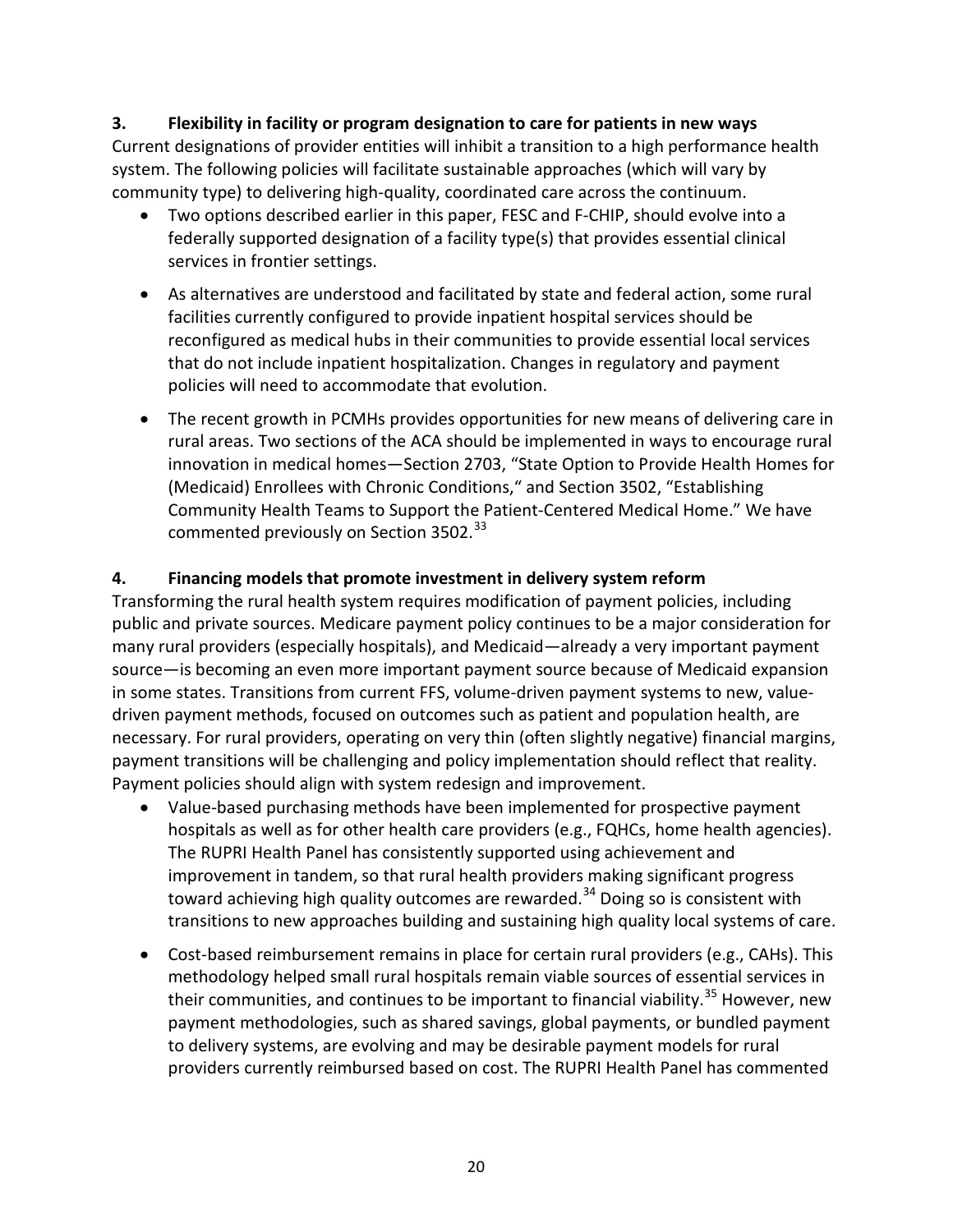that new payment models should be designed, demonstrated, and implemented to facilitate the transition to high performance systems.<sup>6</sup>

• As changes occur in payment methods, incentives for investment should also change. Such a shift will mean less investment in traditional physical plant infrastructure and more investment in information systems, personnel, and physical infrastructure associated with meeting the needs of populations outside of the "four walls" of hospitals and fixed-place clinics. Policies regarding use of public investment programs and revenues generated by incentives to manage patient care more cost effectively (e.g., shared savings, global payment, payment for care management) should allow new investment strategies.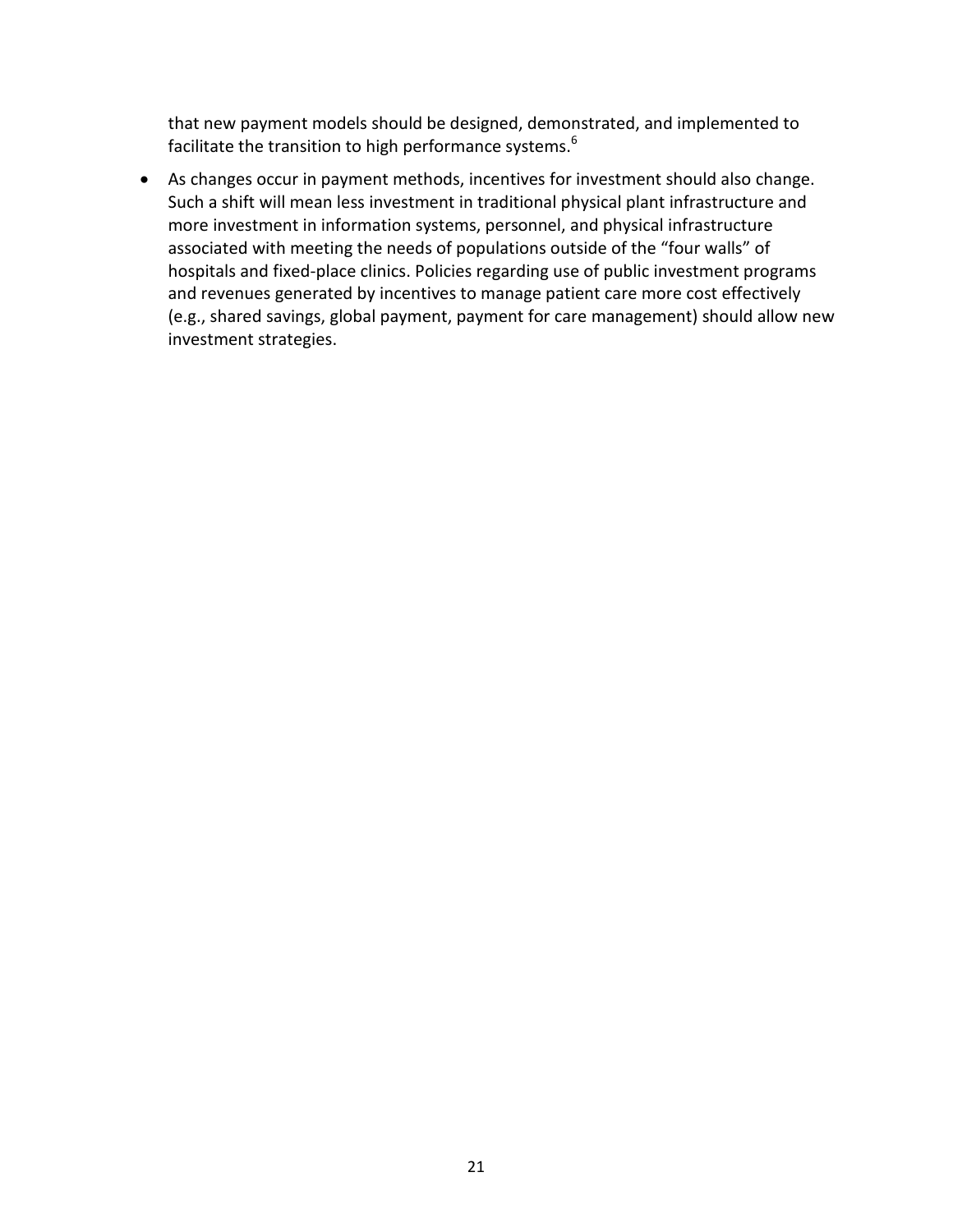# <span id="page-24-0"></span>**Next Steps: Demonstrations to Trial Transition Strategies for Rural Health Systems**

Rural providers need large-scale rural health care delivery and finance demonstrations that, if shown to improve rural health care value, can be quickly brought to national scale. Demonstrations should incorporate financing changes that effectively optimize and combine funding from previously disparate sources (for example, HRSA, CMS, CDC, private insurers, and charitable funders). To reach national scale, demonstrations should incorporate two or more of the four system development approaches described in this paper. For ease of understanding what might be most helpful, however, we offer the following descriptions of demonstration program ideas focused on each approach.

#### **1. Community-appropriate health system development and workforce design** *Demonstration Idea*: Local primary care redesign

*General Description*: Projects would be solicited that include local primary care and health care providers (including the local hospital) in an organizational configuration that expands and sustains access to comprehensive primary care through primary care providers focused on individual and community health improvement, including PCMH (or person-centered health home) principles.

*Key Elements*:

- Involve all health care providers in the service area: Local hospitals, whether or not they also own physician practices, are important participants in the design and delivery of primary care services and therefore an integral part of the local primary care system where hospitals are feasible or financially viable. Similarly, other institutional providers, such as emergency medical care providers and long-term care facilities, should be engaged. Service agencies critical to total patient care, such as public health departments with outreach to homes and senior or social service agencies, should also be engaged.
- Use the principles of an enhanced PCMH model: While the exact configuration may vary across communities and therefore certification as a PCMH may not always be appropriate, the principles and standards included in a PCMH model should drive demonstration projects, including enhanced access and continuity, identification and management of patient populations, planned and managed care, self-care education and community support, the capacity to track and coordinate care, and the ability to measure and improve performance. To ensure optimal health outcomes, the model must include nonclinical providers essential to enabling community residents to understand and implement care, and adjunct services focusing on the underlying causes of ill health.
- Integrate with community-based service providers involved in patient care: Information systems and inter- or intra-organizational relationships should facilitate care management across the continuum, with core management originating from the local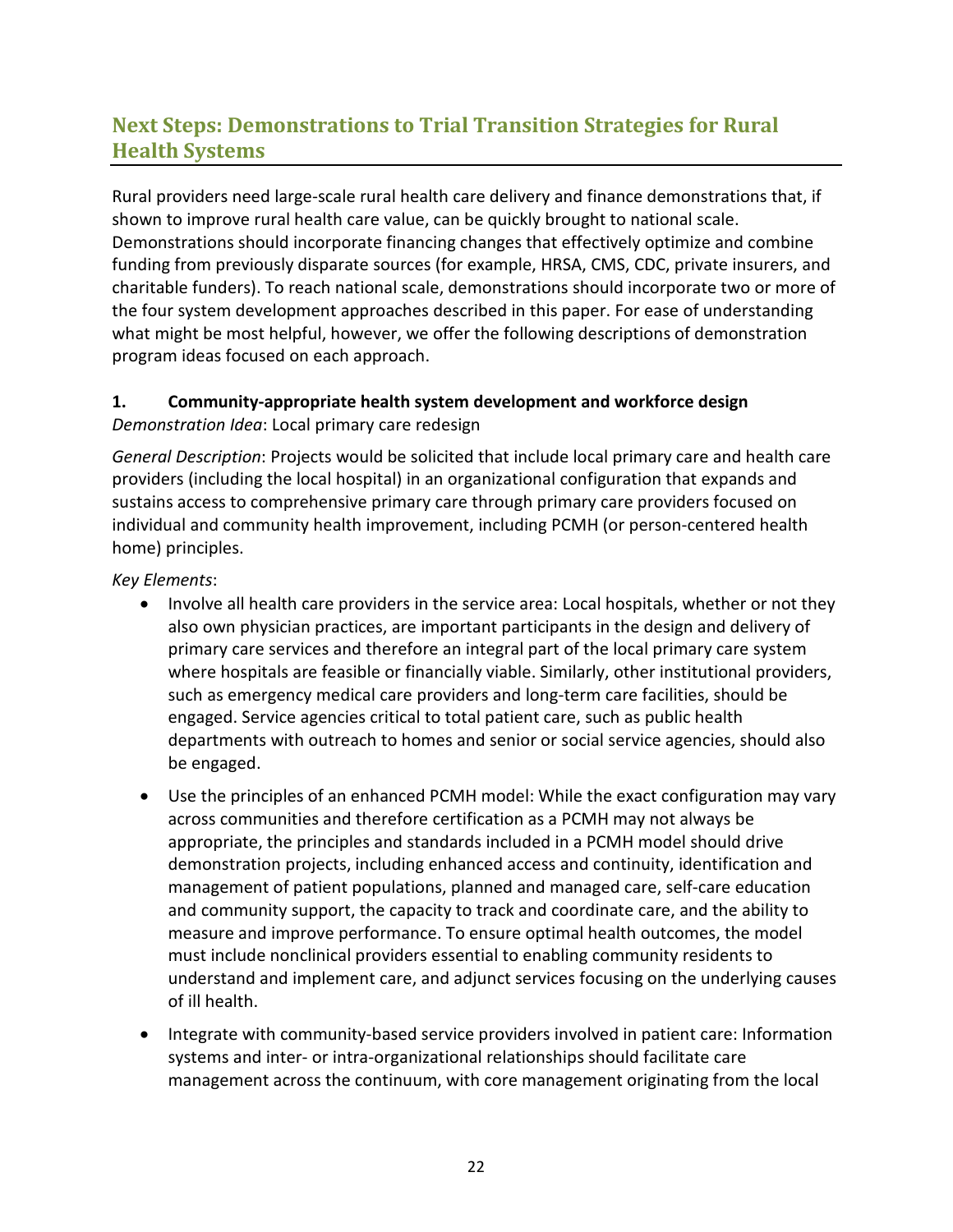primary care system. Telehealth capacity will be integral to these demonstration projects.

- Align financial incentives: Primary care case management payments are necessary for demonstration projects to be successful. The value-based purchasing model could create incentives based on metrics that include population health. A modest percentage of payment (e.g., 1-2 percent) could be withheld, then used for payment based on achieving threshold values. The payment could be made to the practice, not the individual physician, thus creating the potential to use that payment for the most appropriate service delivered by the appropriate member of the health team.
- Fund infrastructure needed to support new models of integrated community-based, patient-centered primary care services and facilities: New infrastructures include new clinic space in strategic locations, repurposed hospital space, and information systems accessible by patients and non-facility-dependent outreach staff and educators.

### **2. Governance and integration approaches**

### *Demonstration Idea:* Integrated governance

*General Description:* Projects would align various organizations in a community or region in a new model of governance. The models may include structures that use affiliation agreements and memoranda of understanding, or may require a new governing entity such as a community foundation or new designs that are responsible for merging funding streams and directing new programs.

*Key Elements:*

- Establish a governing board: A redesigned community board should represent all local organizations serving the health and well-being of community residents, and should include civic leadership. The community board may not necessarily be responsible for merging funding streams and allocating resources locally.
- Mandate board training: Mandatory education for board members must include the dynamics of relationship building among historically independent organizations.
- Assess community health needs: Projects must be grounded in the assessments of community health needs performed by local public health departments and local nonprofit hospitals. These community health needs assessments should be used together to inform a coordinated response for project planning and implementation processes.
- Include local government: In many rural communities a local government entity, typically the county, is involved in health care organization governance (e.g., hospitals, public health departments, social service agencies). Those entities should be involved in new governance models.
- Share leadership: Traditional hierarchical management structures often leave rural and frontier communities without meaningful succession plans, next generation thinking, or even leaders. In addition, health care is among the most complex industries, requiring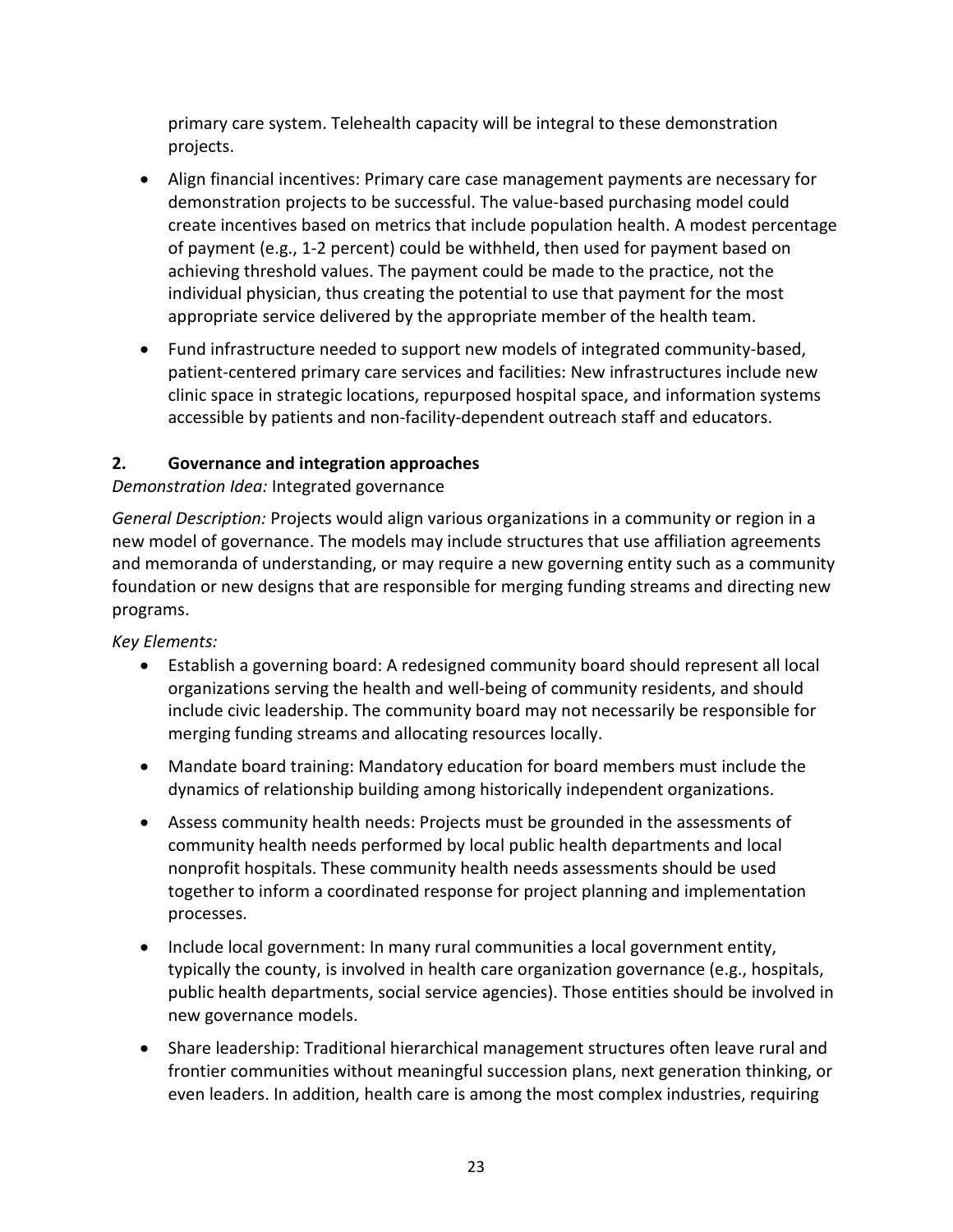specific expertise in a wide variety of service categories. These factors are compressed in rural and frontier communities, which often do not have the luxury of multilayered management systems common in urban areas. Demonstration projects should include designs for shared and accountable leadership models across ranges of entities that would fall under integrated governance structures. These management partnerships are critical to the long-term viability of rural health systems, as they can create dynamic teams of individuals with a broad range of health care perspectives, and reduce system vulnerability to the loss of a single leader.

#### **3. Flexibility in facility or program designation to care for patients in new ways** *Demonstration Idea:* Frontier clinics

*General Description*: While the term "frontier" may be defined by formulae incorporating population concentration and distance criteria, it also characterizes places lacking arrays of health care services that may include acute inpatient capacity and other services found in larger population centers. Innovative models should secure sustainable essential health care services (comprehensive primary care, emergency care, public health and social services) integrated with services across the horizontal and vertical care continua. Models should be tailored to unique community circumstances (including health needs, available resources, linkages to distant health care delivery systems), but key elements can be replicated across locations.

*Key Elements:*

- Primary care: Unique blends of health personnel trained to meet the primary care needs of the local population may constitute this base, including physicians, physician assistants, advanced nurse practitioners, lay health workers, and community paramedics. Linkages, such as telehealth to health care providers elsewhere for consultation and indirect supervision, may be necessary.
- Emergency services: Existing models, including freestanding emergency rooms and FESCs that are part of delivery systems that support integrated services across the care continuum, may be supported through telemedicine by distant full-service facilities and personnel.
- Public health services: Achieving goals of community and population health requires protecting, improving, and sustaining local community health. Absent the scale needed to support a traditional local public health department, creative models may combine other community resources, such as local employer-based wellness programs, volunteer organizations, and regional service organizations, to meet community needs.
- Payment approaches: Given low volumes and integrated use of locally based personnel, creative means of financial support, including cost-based reimbursement or community capitation, at least initially should be part of any demonstration.

### **4. Financing models that promote investment in delivery system reform**

*Demonstration Idea:* Finance tools to repurpose existing local health care delivery assets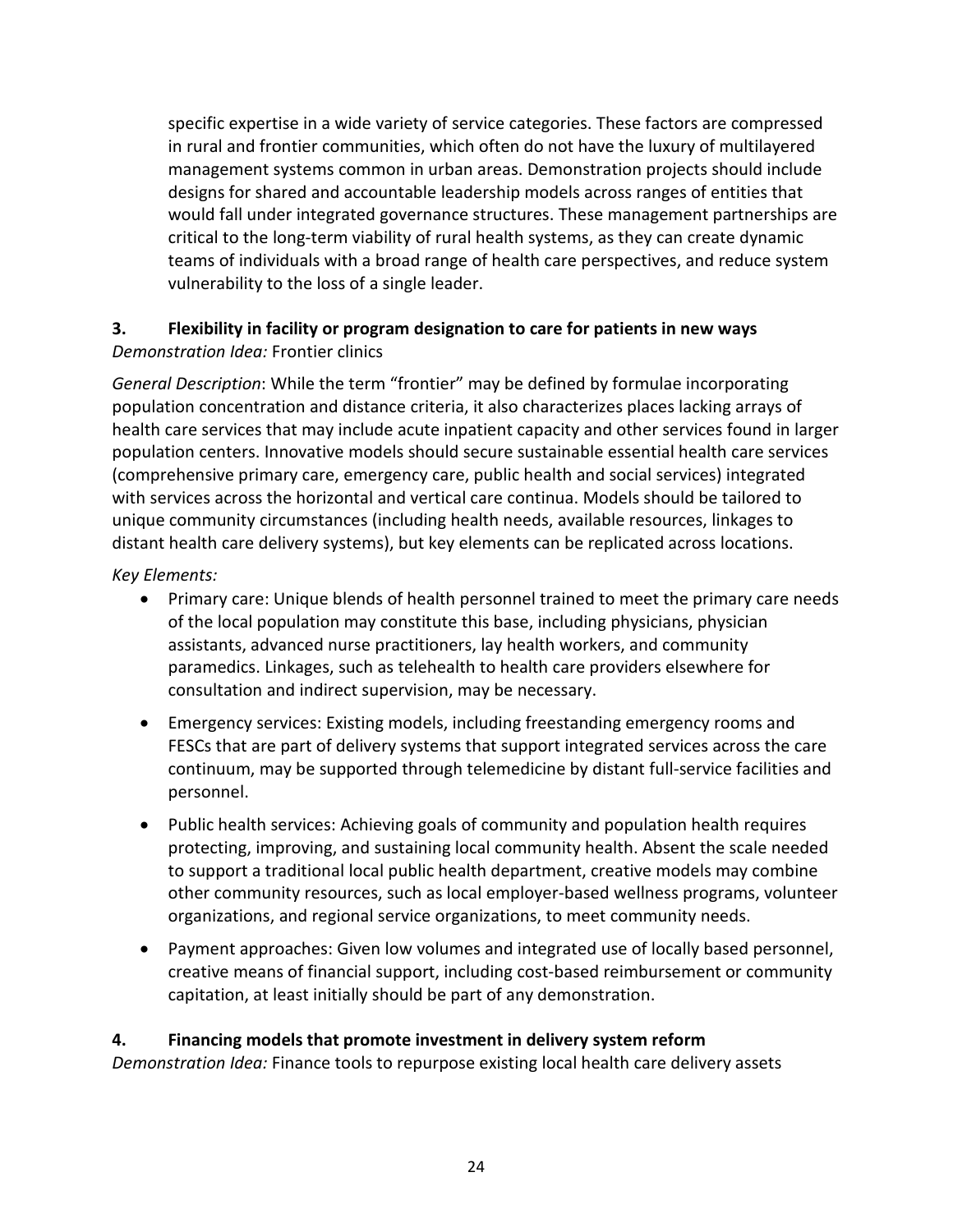*General Description*: Existing local assets, which may include inpatient hospital facilities, will serve as health hubs in many rural places. Reconfiguring physical plants and using financing capacity of a central organization(s) (e.g., the community hospital, clinic, and SNF) will help transform the local delivery system.

*Key Elements:*

- Repurpose hospital facilities: Medicare Conditions of Participation should be modified as small rural hospitals (including CAHs) redesign service mix and reconfigure physical space to meet community needs with sustainable services (e.g., transitioning from acute care stays to stabilization following emergency room treatment, rehabilitation, and monitoring).
- Reconfigure service mix: Health hub demonstrations will bring essential services needing capital support under one umbrella, similar to FCHIP for administrative and payment purposes.
- Create new capital financing options: Financing that both retires existing debt from legacy investments and creates new capital to redesign the delivery system should be provided by a mix of governmental, charitable, and investment sources.
- Implement new payment policies: Demonstration projects should test different payment methods that move rural systems toward performance-based systems but with appropriate features that recognize the unique circumstances of some rural providers and systems, especially those located in frontier and more remote locations, where lower volumes, smaller scale, and local resource availability (financial, physical, and personnel) are special challenges.

### <span id="page-27-0"></span>**Conclusion**

Transformation underway in health care delivery, organization, and finance creates unprecedented opportunities to develop sustainable rural health care systems designed to meet the health needs of local populations. A high performance rural health care delivery system is achievable. There is a sense of urgency, however, to transform the rural and frontier health system as rural hospitals continue to close, and remaining hospitals (including CAHs) and other rural service providers are under increasing pressure to compete in larger, more sophisticated payment systems. Nonetheless, if rapid change occurs without preserving access to essential health care services during the transition, rural communities may suffer. Specific success stories, detailed policy considerations, and new demonstration ideas will positively and aggressively engage rural communities (including existing health care providers) in local health care system redesign. The RUPRI Health Panel will continue to assess policies and activities using its template for a high performance rural health system.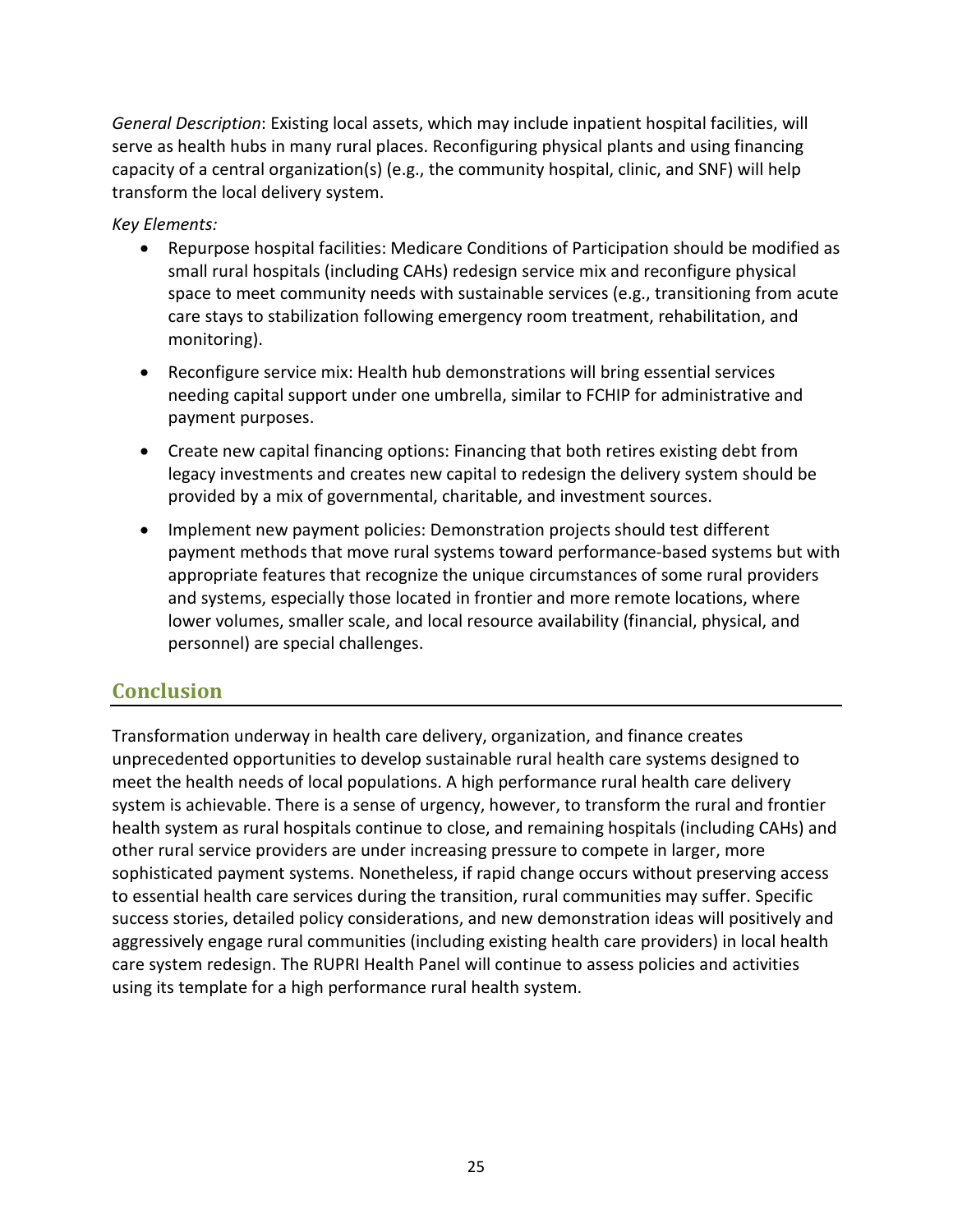### **About the Authors**

The RUPRI Health Panel is led by Keith J. Mueller, PhD. He can be contacted at [keith](mailto:keith-mueller@uiowa.edu)[mueller@uiowa.edu.](mailto:keith-mueller@uiowa.edu) Authors of this report are:

**Charles Alfero, MA** is the executive director of the Center for Health Innovation, Hidalgo Medical Services (HMS) based in Silver City, NM. He has over 36 years of experience in rural health policy, systems, and program development. The Center for Health Innovation is a research and development organization supporting innovative programming for frontier and underserved population health.

**Andrew F. Coburn, PhD**, is a professor of Health Policy and Management, directs the Institute for Health Policy in the Muskie School of Public Service at the University of Southern Maine, and is a senior investigator in the Maine Rural Health Research Center.

**Jennifer P. Lundblad, PhD, MBA**, is president and CEO of Stratis Health, an independent nonprofit quality improvement organization based in Bloomington, Minnesota, that leads collaboration and innovation in health care quality and patient safety. Dr. Lundblad has an extensive background in leadership, organization development, and program management in both non-profit and education settings.

**A. Clinton MacKinney, MD, MS**, Clinical Assistant Professor, University of Iowa, and a boardcertified family physician delivering emergency medicine services in rural Minnesota.

**Timothy D. McBride, PhD**, is a professor of public health in the George Warren Brown School of Social Work, and a faculty scholar in the Institute for Public Health at Washington University in St. Louis.

**Keith J. Mueller, PhD**, is the Rural Health Panel chair. Dr. Mueller is the head of the Department of Health Management and Policy in the University of Iowa College of Public Health, where he is also the Gerhard Hartman Professor and the director of the RUPRI Center for Rural Health Policy Analysis.

### **About the Rural Policy Research Institute**

The Rural Policy Research Institute (RUPRI) provides unbiased analysis and information on the challenges, needs, and opportunities facing rural America. RUPRI's aim is to spur public dialogue and help policymakers understand the rural impacts of public policies and programs. RUPRI is housed within the College of Public Health at the University of Iowa. RUPRI's reach is national and international and is one of the world's preeminent sources of expertise and perspective on policies impacting rural places and people. Read more at www.rupri.org.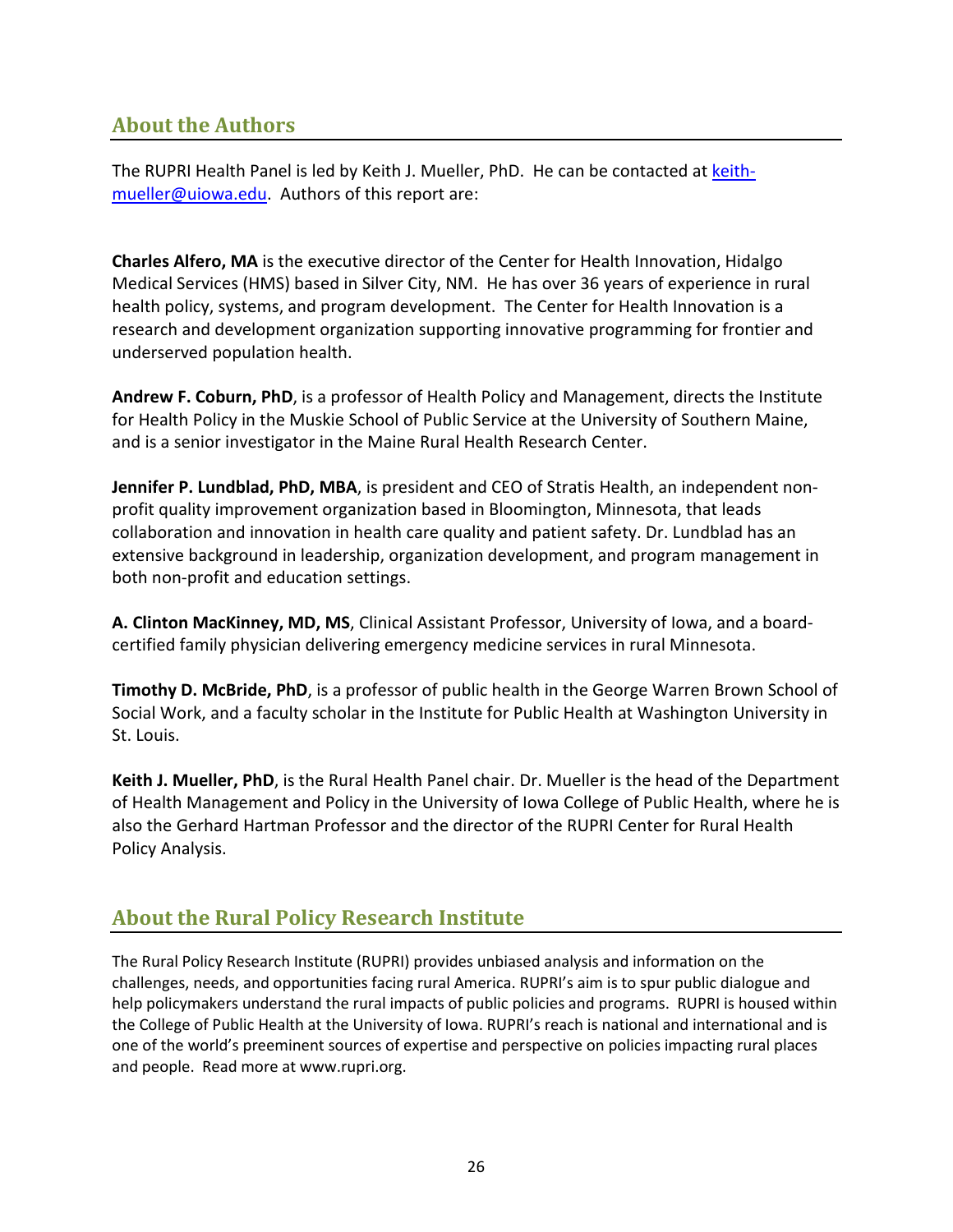$\overline{\phantom{a}}$ 

<span id="page-29-3"></span><sup>4</sup> "Arkansas, Kentucky Report Sharpest Drops in Uninsured Rate", Dan Witters. Gallup. August 5, 2014. http://www.gallup.com/poll/174290/arkansas-kentucky-report-sharpest-drops-uninsured-rate.aspx.

<span id="page-29-4"></span><sup>5</sup> QuickTake: Number of Uninsured Adults Falls by 5.4 Million since 2013, Health Reform Monitoring Survey, Urban Institute Health Policy Center, April 3, 2014. http://hrms.urban.org/quicktakes/changeInUninsurance.html.

<span id="page-29-5"></span><sup>6</sup> The Patient Protection and Affordable Care Act of 2010: *Impacts on Rural People, Places, and Providers: A Second Look*. RUPRI Health Panel, April 2014.

<span id="page-29-6"></span> $<sup>7</sup>$  Status of State Action on the Medicaid Expansion Decision, 2014. Kaiser Family Foundation, June 10, 2014.</sup> http://kff.org/health-reform/state-indicator/state-activity-around-expanding-medicaid-under-the-affordable-careact/.

<sup>8</sup> Pursuing High Performance in Rural Health Care. RUPRI Rural Futures Lab, Foundation Paper No. 4, January 2012.

<sup>9</sup> Community Health Workers Evidence-Based Models Toolbox, HRSA Office of Rural Health Policy. U.S. Department of Health and Human Services, Health Resources and Services Administration. August, 2011.

http://www.hrsa.gov/ruralhealth/pdf/chwtoolkit.pdf.

<sup>10</sup> "Helping all Vermonters access the best health services with an emphasis on prevention," Vermont Blueprint for Health. http://hcr.vermont.gov/blueprint.

<sup>11</sup> Alaska Tribal Health System Overview, presentation by Paul Sherry, Chief Executive Officer, Alaska Native Tribal Health Consortium. http://www.anthc.org/abt/anthsummit.cfm.

<sup>12</sup> Community Transformation Grants (CTG), The Small Communities Program. Centers for Disease Control and Prevention. http://www.cdc.gov/nccdphp/dch/programs/communitytransformation/small-communities/.

<sup>13</sup> "Primary Care Trust Network: Annual Review." NHS Confederation. 2010.

http://www.nhsconfed.org/~/media/Confederation/Files/Publications/Documents/PCTN Annual Review 2010-11.pdf.

<sup>14</sup> "The legacy of primary care trusts". Primary Care Trust Network, NHS Confederation. 2011.

http://www.nhsconfed.org/~/media/Confederation/Files/Publications/Documents/The legacy of PCTs.pdf.

<sup>15</sup> "Health Care Systems in Transition: Denmark." World Health Organization. 2002. http://www.euro.who.int/\_\_data/assets/pdf\_file/0007/98836/DENsum110802.pdf

<sup>16</sup>*New Models for Rural Post-Acute Care.* Mark Lindsay et al. May 2014. Web.

[http://www.allevant.com/assets/documents/New%20Models%20for%20Rural%20Post%20Acute%20Care%20Whi](http://www.allevant.com/assets/documents/New%20Models%20for%20Rural%20Post%20Acute%20Care%20White%20Paper.pdf) [te%20Paper.pdf](http://www.allevant.com/assets/documents/New%20Models%20for%20Rural%20Post%20Acute%20Care%20White%20Paper.pdf)

<sup>17</sup> The Medical Home Model of Care. National Conference of State Legislatures (NCSL).

http://www.ncsl.org/research/health/the-medical-home-model-of-care.aspx.

<sup>18</sup> Department of Health and Human Services. Human Resources and Services Administration. *Options for Rural HealthCare System Reform and Redesign*. National Advisory Committee on Rural Health and Human Services. 2012. Print.

<sup>19</sup>*Framework for a new frontier health system model*. Rep. Montana Health Research and Education Foundation, October 2011. Web[. http://www.nosorh.org/events/files/060712f](http://www.nosorh.org/events/files/060712)rontier\_model.pdf.

<sup>20</sup> Federally Qualified Health Centers – FAQs. Rural Assistance Center. Health and Human Services Information for Rural America. http://www.raconline.org/topics/federally-qualified-health-centers/faqs.

<span id="page-29-0"></span><sup>&</sup>lt;sup>1</sup> <http://graphics.thomsonreuters.com/14/hospitals/index.htm>

<span id="page-29-1"></span> $2$  The High Performance Rural Health Care System of the Future. RUPRI Health Panel, September 2, 2011.

<span id="page-29-2"></span><sup>&</sup>lt;sup>3</sup> Access to Rural Health Care—A Literature Review and New Synthesis. RUPRI Center for Rural Health Policy Analysis. August, 2014.